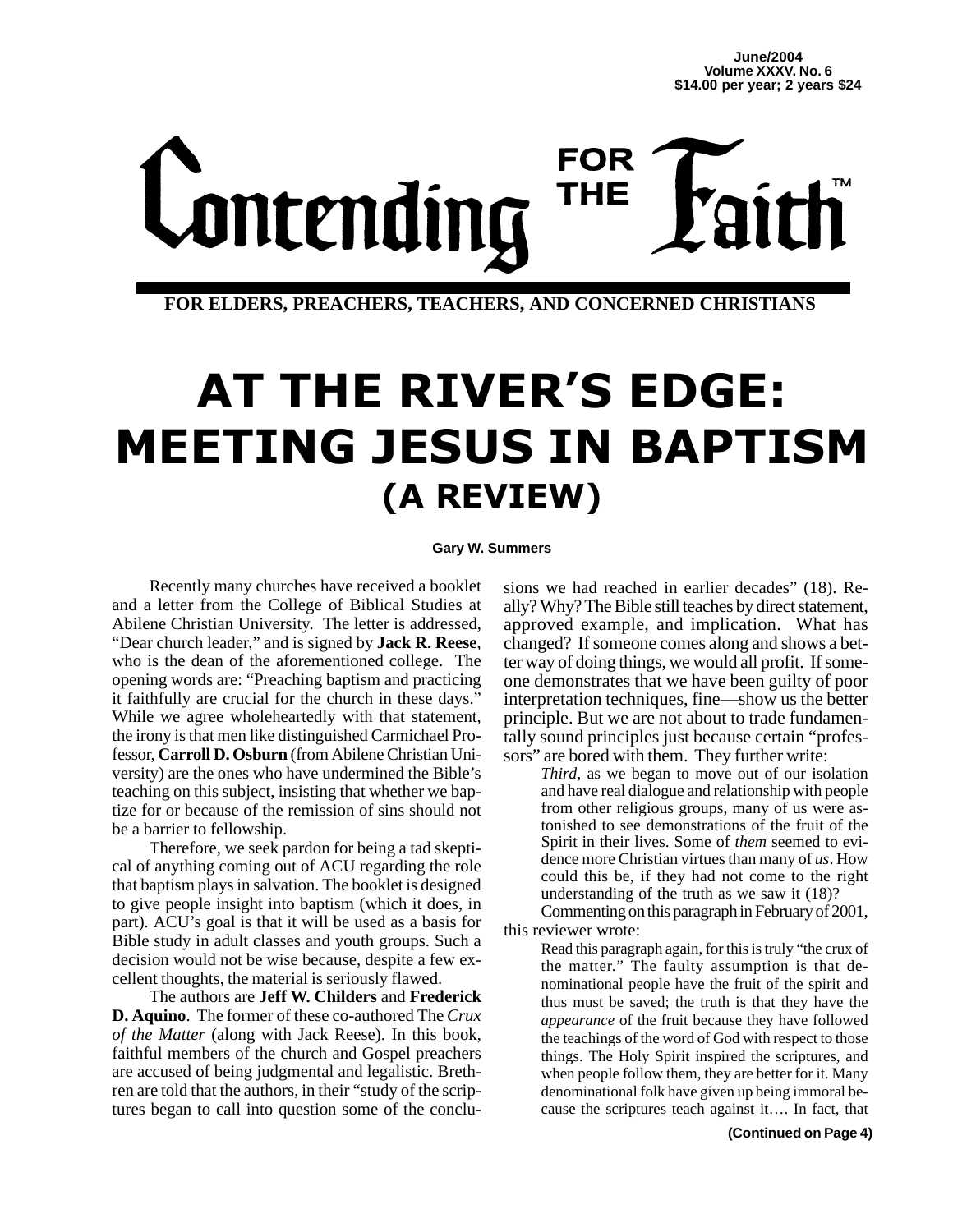

David P. Brown, Editor and Publisher jbrow@charter.net

> **Michael Light, Assistant Editor mclight@bwoodtx.com**

*COMMUNICATIONS received by Contending for the Faith and/or its Editors are viewed as intended FOR PUBLICATION unless otherwise stated. Whereas we respect confidential information, so described, ev-erything else sent to us we feel free to publish without further permission being necessary. Anything sent to us NOT for publication, please indicate this clearly when you write. Please address such letters directly to the Editor-in-Chief David P. Brown, P.O. Box 2357, Spring, Texas 77383. Telephone: (281) 350-5516.*

## **SUBSCRIPTIONS RATES**

Single Subscriptions: One Year, \$14.00; Two Years, *\$24.00. Club Rate: Three One-Year Subscriptions, \$36; Five One-Year Subscriptions, \$58.00. Whole Congregation Rate: Any congregation entering each family of its entire membership with single copies being mailed directly to each home receives a \$3.00 discount off the Single Subscription Rate, i.e., such whole congregation subscriptions are payable in advance at the rate of \$11.00 per year per family address. Foreign Rate: One Year, \$30.*

## **ADVERTISING POLICY & RATES**

Contending tor the Faith was begun and continues to<br>exist to defend the gospel (Philippians 1:7,17) and *Contending for the Faith was begun and continues to refute error (Jude 3). Therefore, we are interested in advertising only those things that are in harmony with what the Bible authorizes (Colossians 3:17). We will not knowingly advertise anything to the contrary. Hence, we reserve the right to refuse any offer to advertise in this paper.*

*All setups and layouts of advertisements will be done by Contending for the Faith. A one-time setup and layout fee for each advertisement will be charged if such setup or layout is needful. Setup and layout fees are in addition to the cost of the space purchased for advertisement. No major changes will be made without customer approval.*

*All advertisements must be in our hands no later than two (2) months preceding the publishing of the issue of the journal in which you desire your advertisement to appear. To avoid being charged for the following month, ads must be canceled by the first of the month. We appreciate your understanding of and cooperation with our advertising policy.*

*MAIL ALL SUBSCRIPTIONS, ADVERTISEMENTS AND LETTERS TO THE EDITOR-IN-CHIEF, P. O. Box 2357, Spring, Texas 77383-2357. COST OF SPACE FOR ADS: Back page, \$300.00; full page, \$300.00; half page, \$175.00; quarter page, \$90.00; less than quarter page, \$18.00 per column-inch. CLASSIFIED ADS: \$2.00 per line per month. CHURCH DIRECTORY ADS: \$30.00 per line per year. SETUP AND LAYOUT FEES: Full page, \$50.00; half page, \$35.00; anything under a half page, \$20.00.*

*CONTENDING FOR THE FAITH is published monthly. P. O. Box 2357, Spring, Texas 77383-2357 Telephone: (281) 350-5516.*

## **Ira Y. Rice, Jr., Founder August 3, 1917-October 10, 2001**

# EDITORIAL... **Going, Going, Gone**

*[At the close of last month's editorial I wrote I would continue to examine some of Mac Deaver's material in this month's CFTF. However, as is obvious from the contents of this issue I decided to deal with Abilene Christian University instead. The Lord willing I will examine more of M. Deaver's material in later issues of the paper.—Editor]*

In 1993 I wrote a booklet entitled "Abilene Christian University 'Ever Changing, Never Changing'?" In that booklet I exposed some of ACU's unscriptural acts of that time. On the inside front cover of that booklet I quoted from three speakers of past ACC lectureships. The quotes were printed to show that ACU was not in 1993 governed and guided by the same standard that governed her when the speeches and sermons containing the previously noted quotes were delivered—no matter what **Dr. Jack Reese** of ACU or anyone else in or out of the school says to the contrary. Moreover, men who believed as these men believed at the time they delivered their speeches and sermons containing these quotes would not be allowed to speak on the ACU Lectures or even considered for administrative or faculty positions today. I am including those quotes in this editorial. Following those long ago quotes please notice the lengthy quote from a sermon by **Mike Cope** in 1996.

## **FROM EIGHTY YEARS AGO**

What is the fact in the matter of the way to Heaven? Two or more roads or just one? This is very definitely fixed by Christ himself in His contrast of the two destinations, and the two ways leading to them. He says, 'the way leading to life is narrow and few find it, but the way leading to destruction is broad and many go that way.' See Matthew 7:13. By no sort of juggling of words of logical scheming can this passage be made to say that there are many ways to Heaven (**John T. Hinds**, "Coming to God," *Abilene College Lectures*, 1924-1925, page 202).

Denominationalism is the curse and bane of the age. So long as it remains to mislead and deceive the people, our work will not be finished. It is our duty fearlessly to unsheath the sword of the Spirit, boldly go forth to battle, and plunge it into the very heart of sectarinaism, until mangled and bleeding, it is left to die in its own shame (**Guy N. Woods**, "Christianity in a Changing World," *Abilene Chris-*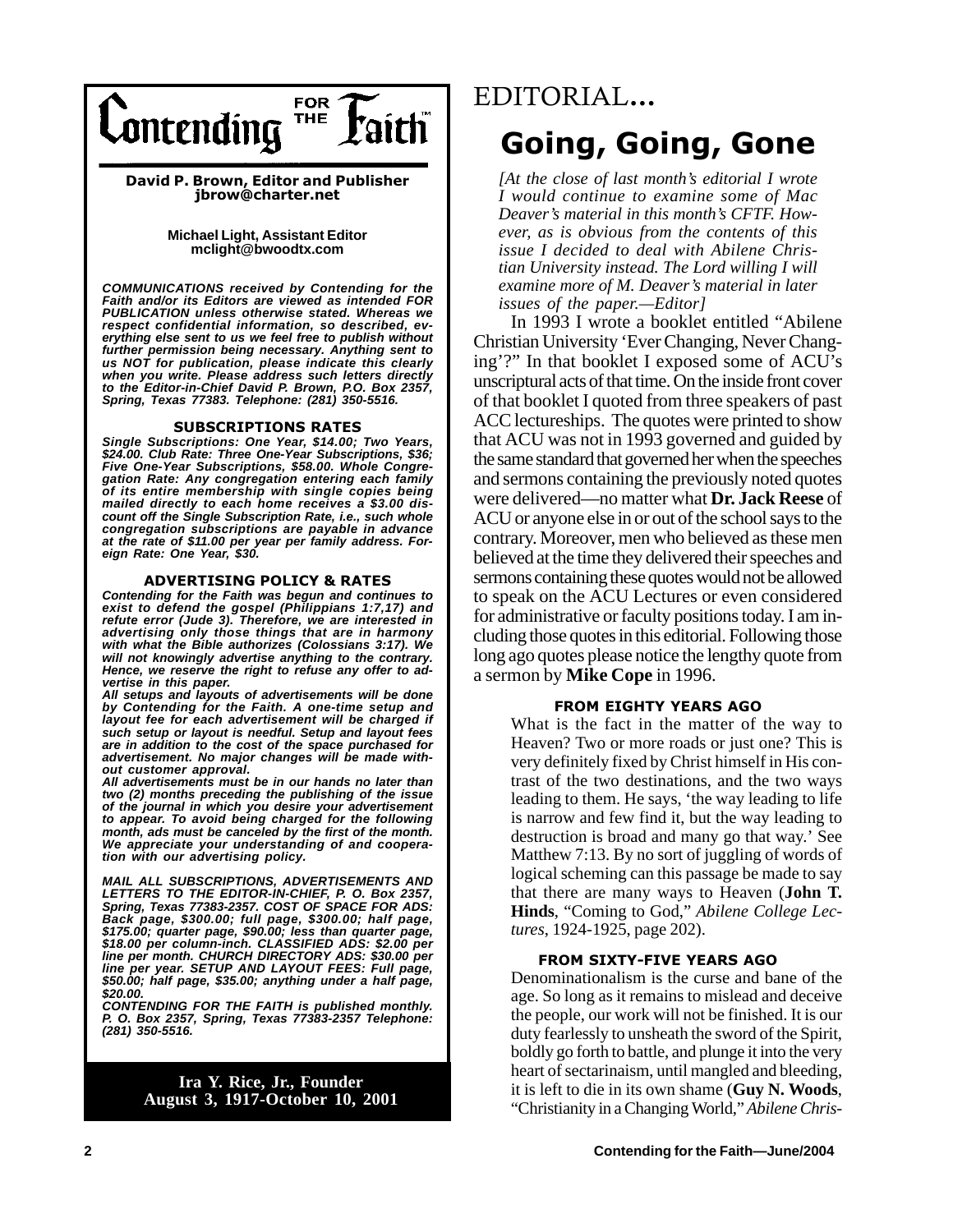*tian College Lectures*, 1939, page 57).

As I stand here and apprehend the thousands of elders and preachers that have been here in previous years, and have come or would like to be here during the coming week; and I think of the thousands of churches from which they came, I am thankful…. May we be humble and not proud; but resolute in our purpose of standing by the word of God by which Christ exercises his authority. Others before us have been unwilling to let the fires go out; now the matter is in our hands. Let us be careful that the fires of our fathers do not go out (**James Baird**, "Authority in Religion," *Abilene Christian College Lectures*, 1952, pages 166-167).

## FROM MIKE COPE EIGHT YEARS AGO

...I remember clearly the night that I took my Baptist girlfriend to church and heard the preacher talk about Baptists and Christians as two distinct groups. I wasn't ready for her angry reaction, because I had never thought of any other option. It made perfect sense to me to speak of it that way. "The Lord's Church" was insider language to mean "the Real One," versus other groups of people who think they are Christians — people in the denominations. …

…Tried to make sure that point was made by putting corner stones on our buildings that said the Church was built in Jerusalem A. D. 33. Now, people down the road may have a little marker that said built in 1893, but, see, that's the problem, they are latecomers. They are not first century Christians. Our corner stone says built in A. D. 33. Now I can't even conceive of having believed that. I don't blame anyone for my having believed it. It's what I believed. But I have learned a lot about it. It is an "illusion of innocence." It's a generation that starts this wonderful, healthy, vibrant movement. And then another generation comes along and forgets all that was healthy and vibrant, and starts to calcify and petrify all that. So that, eventually, we live in this illusion that we are are the only ones. If you are not like us in all ways then you are not following God's way. There have been lots of different historical movements out there that have done that. We are but one of them. And there was a lot of security in this for me as a teenager. Lots of comfort in knowing that God has a very select group of people. And we were that people, (at least if we weren't wrong on some doctrinal issues). But two problems happened. Problem number one: I went to Harding University and sat in a class where **Jimmy Allen** taught the Book of Romans. A lot of you don't know



Jimmy Allen, but some of you do, you remember his sermon on Hell, remember the temperature as he preached it and so on. But if you studied Church history, a lot of the people with the strongest message on Hell were often the people who believe most vibrantly in the doctrine of Grace.

And it was true with Jimmy Allen.

 All my pre-suppositions there about being the only one — and it's just us and nobody else — as I sat in this class and listened to this man that I admired open the Book of Romans and speak about salvation in Jesus Christ — and in him alone and talk about undenominational Christianity, some cracks started to form around my foundation. …

… My long-term dream is that Highlands be a part of leading in this. Leading in unity. I tell you, I would love to have a Sunday when **Phil Christopher**, the minister at First Baptist, and I exchange pulpits. Not just a chance to show that we are progressive. I'm not interested in that. Not as a chance to stick it in somebody's face so that they will be bothered. I'm not interested in that either. But as an opportunity to express our mutual faith to other believers and to witness to unbelievers through the unity of God's people. Think of the power if Highlands leads out in calling all believes to unity in Jesus Christ.

The strong contrast between the quotes from brethren Hinds, Woods and Baird and the quote from the sermon delivered at Fifth and Highland Church of Christ, Abilene, Texas on April 21, 1996 by Mike Cope is apparent to anyone who can see through a ladder—to everyone but ACU's Dr. Jack Reese and his blinded spiritual kith and kin.

*—David P. Brown, Editor*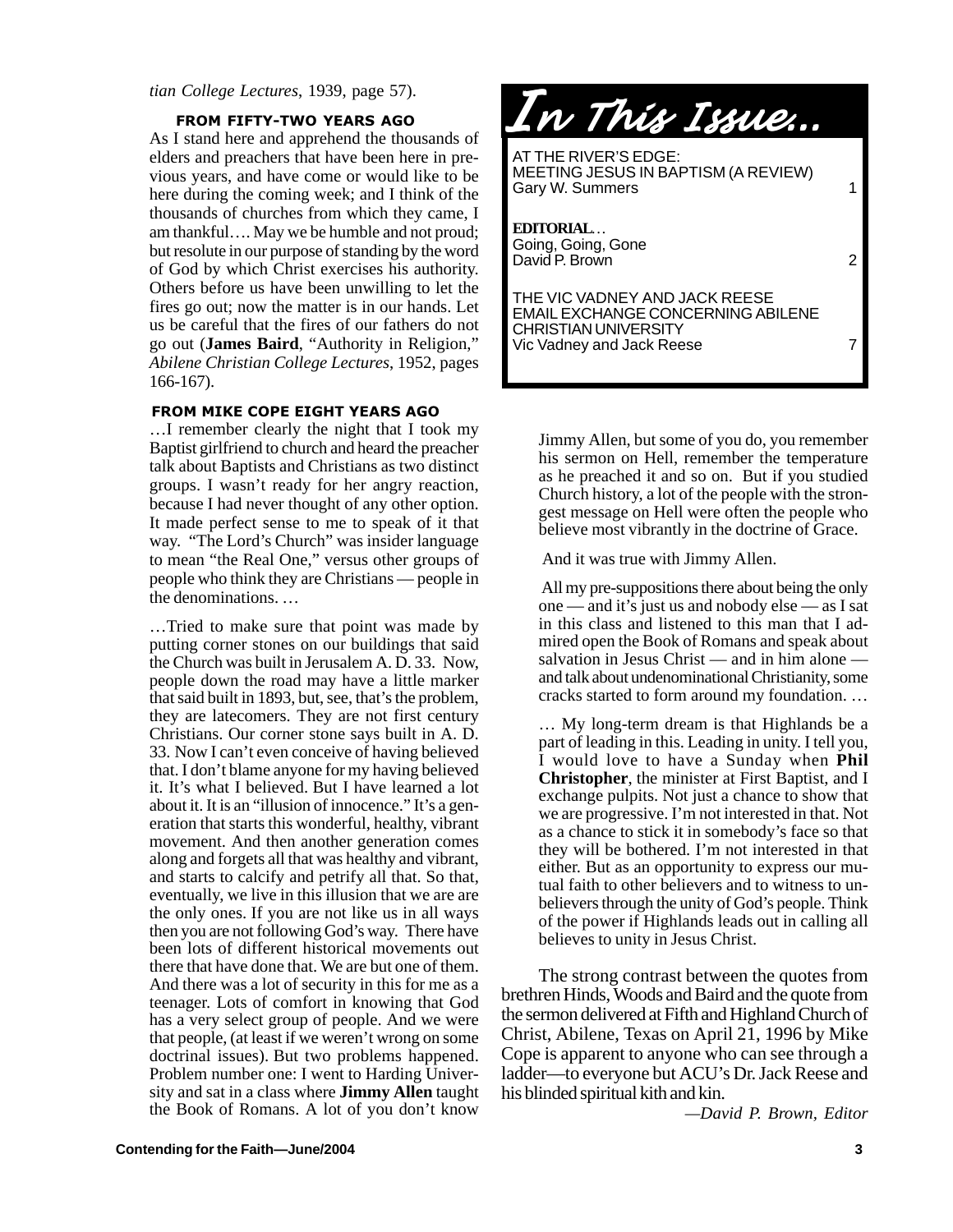# At the River's Edge...

## (CONTINUED FROM PAGE 1)

many live a purer life does not prove they are Christians, either.

This is nothing more than the philosophy of **Max Lucado**, as espoused in an article he wrote eight years ago: "A Dream Worth Keeping Alive: Liking the Fruit But Not the Orchard." Lucado also saw people who possessed the characteristics of Galatians 5:22-23, and he too wrongly concluded, "Why, they must be Christians." Who knows what will happen if he meets a patient Buddhist? In keeping with the spirit of this age, the means of determining who is a Christian has passed from objective criteria to subjective—from "Has he obeyed the gospel" to "Does he seem nice?"

That review went on to emphasize the importance of approaching the Bible *objectively*—to use the *scriptures* to determine who is a Christian, rather than feelings.

## **STRENGTHS**

The River's Edge does have a few strengths. It

## MBMPHIS **SCHOOL OF PREACHING**

- Intensive Two-year Collegiate Program Of Strong **Bible Emphasis Under A Qualified Faculty**
- Recognized For Educational Excellence In Pulpit.  $\bullet$ Local Work, And World Evangelism
- 164 Semester Hours, 2.960 Clock Hours
- Two Full Years Of Transferable College Credit
- Established 1966-Oldest School Of Preaching East Of The Mississippi
- **Evangelistic Campaigns And Restoration Trip**
- **Classes For Wives (Diplomas Awarded)**
- **Third Year Graduate Program**
- Lectureship Beginning Each Last Sunday In March
- New, State Of The Art Facility On 15 Acre Campus
- N. B. Hardeman Library Building On Campus  $\bullet$
- **Residence Halls Ready Soon**
- **Scholarships And Housing Assistance**  $\bullet$
- **No Tultion Or Fees**  $\bullet$
- Approved For V. A. Benefits
- **Accepting Applications Now**

Curtis A. Cates, Director **Memphis School of Preaching** 3950 Forest Hill Irene Road **Memphis, TN 38125-2560** 

School (901) 751-2242 msop.org, msop@msop.org



affirms that baptism is "a total immersion into him" (referring to Jesus, although the authors never capitalize the personal pronoun) (4). They state correctly: "Baptism is not just a command to be obeyed, an essential requirement to be checked off the list" (5). They periodically elaborate on that point:

We bring them to the riverbank, but we also wait for them on the other side, ready to walk alongside them, telling them stories of the kingdom, challenging them to grow, and providing the resources they need to mature and to serve their Lord (14).

They emphasize the importance of commitment, even going so far as to warn that "following Jesus is not for everyone" (18). They also urge that changed lives should be indicative of all Christians: "Transformation into the image of Christ is the chief aim of the Christian life…" (23). These are all points that the scriptures teach, and they should be emphasized.

## THE IMPORTANCE OF THE SUBJECT

Since baptism is something that has been emphasized by the churches of Christ, perhaps we ought to explain the reasons for the attention that we give to it. The reason is NOT that it is more important than faith or repentance. In responding to God's grace, we must first decide whether we believe that the Bible is the inspired word of God and whether we believe in the God who inspired that word. Once the evidence leads us to the correct conclusion (John 20:30-31) and we are ready to trust God and his son Jesus to save us from our sins, another major decision must be faced.

Are we willing to repent? Everything else hinges on this point. We may know and be convinced of the truthfulness of the word and the Deity of Christ, but do we really want to give up the sinful things in life that we practice? Many people want to grasp tightly all their worldly lusts and still be a redeemed Christian, but it simply does not work that way. A change in our actions, attitudes, and even our thinking is absolutely essential. Do we trust in God enough to give up sinful things and be satisfied with the spiritual blessings that come in their stead? It is precisely at this point that the most difficult decision is made.

If we determine to belong to God, then confessing that Jesus is the Son of God and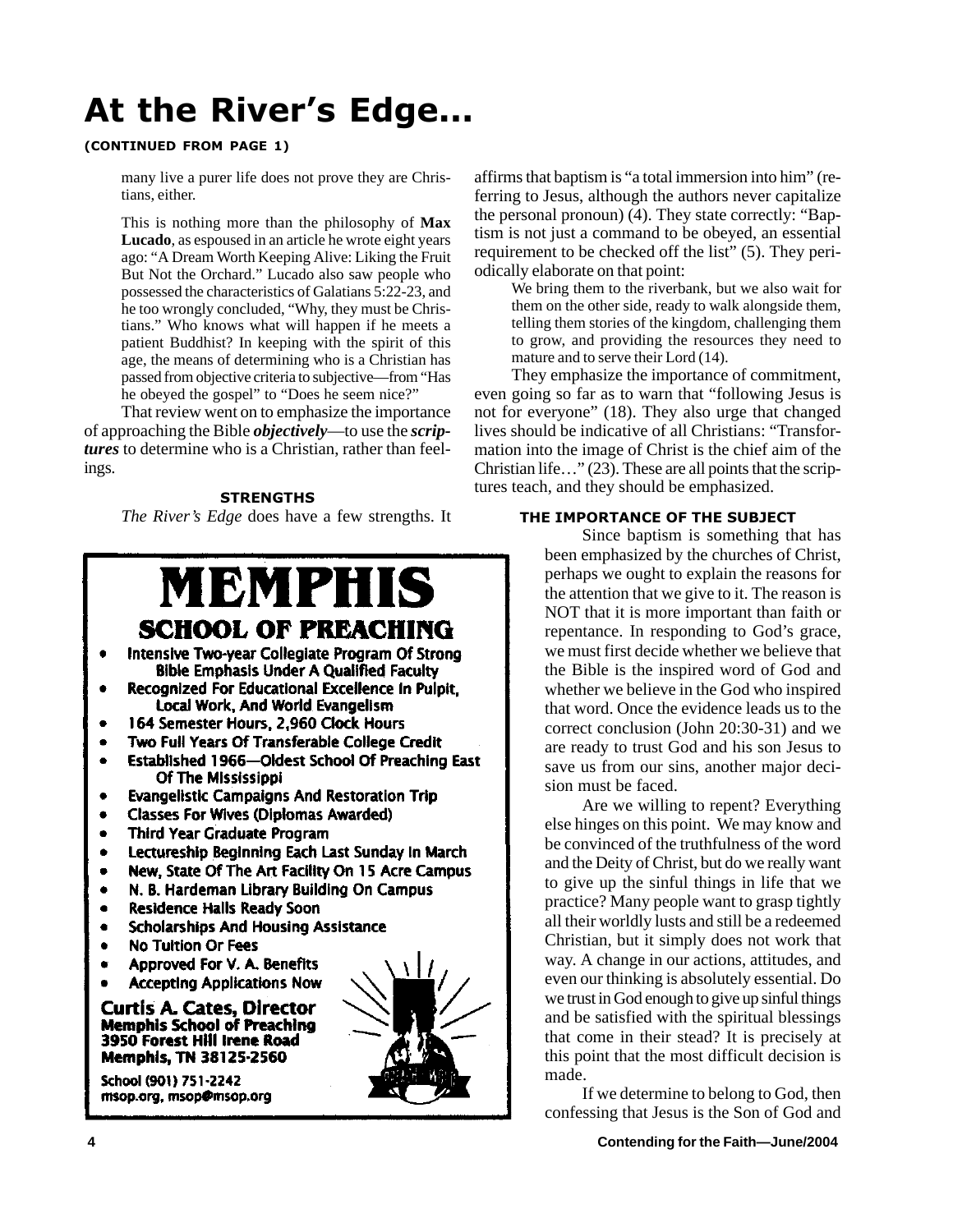being baptized are really no problem at all. If we are hungering and thirsting after righteousness (Matthew 5:6), and we know that baptism is required, we will be like those on Pentecost: **"Then those that gladly received his word were baptized"** (Acts 2:41; cf. v. 38). If all this is so, then why do we emphasize baptism?

Primarily, the reason is that there has been a concerted denial of its involvement in salvation. Many are preaching the unbiblical doctrine of "faith only," which does not allow for repentance, confession, or baptism. Most "sinner's prayers" do not mention these, either. Thus, we have taken it upon ourselves to call attention to the role of baptism in salvation.

## **WEAKNESSES AND ERRORS**

Therefore, this booklet is greatly disappointing: while it discusses many worthwhile aspects of baptism, it does not take the opportunity to highlight its most crucial element—the forgiveness of sins. The word *blood* does not occur in this booklet, which is remarkable. In fact, stating the truth about the blood of Christ washing away our sins in baptism is not thought worthy of mention, and, to the contrary, the authors think it should be ignored. They write: "Discussing baptism's essentiality reveals little, but looking into its essence can open our eyes to see the power of Jesus to cleanse and renew broken lives…" (5).

Wait a minute! How can the authors divorce baptism's essentiality from its essence? Its essence is the very thing that makes it essential. If baptism is involved in man's obtaining forgiveness of sins (its essence), then how can its essentiality be minimized? Yet the authors of this booklet do minimize baptism. Consider the following two sentences.

> Baptism is a marvelous point of entry for disciples and should not be commandeered by agendas that reduce it to a simple rule or that focus solely on debates about its essentiality. Such agendas distract us from the essence of baptism, weakening our understanding of the discipleship it pictures (10).

If the authors are trying to move ACU out from under the dark clouds of suspicion regarding what they teach concerning salvation, this booklet will not accomplish that goal. The above statement insults those who have prepared diligently and debated successfully over the years on this very topic. No one who has ever engaged in the arena of honorable public discussion (by the way, have these men ever presented their views publicly and had them challenged?) ever had any other "agenda" but to teach people the truth concerning what the Bible says. If anyone has an agenda, it would be the authors of this booklet, and their purpose is to direct people's attention **away** from what the Bible teaches about the essentiality of baptism!

They also affirm that "it's unlikely that total agree-**Contending for the Faith—June/2004 5**

ment on every baptismal issue can ever be achieved" (10). What kind of gobbledegook is this? Those who are willing to hear what God has revealed on the matter stand in agreement. A sincere student of the word will want to know what the word transliterated *baptism* means; does the New Testament authorize sprinkling and pouring or only immersion? A true disciple is not going to say that Biblical information is not important.

A true disciple will not be satisfied to be baptized and not know the reasons behind it.Yet the authors scrupulously avoid the fact that baptism is for the forgiveness of sins. In fact, Acts 2:38 is cited only one time in the entire booklet, and it is misapplied: "When a person is baptized 'in the name of Jesus' to receive 'the gift of the Spirit' (Acts 2:38), he or she is putting on Jesus, like putting on a different suit of clothes or a new skin (Galatians 3:27)" (8). First of all, the verse does not say that we are baptized to receive the gift of the Spirit. Peter spoke thus:

**Repent, and let every one of you be baptized for the remission of sins; and you shall receive the gift of the Holy Spirit** (Acts 2:38).

Receiving the gift of the Holy Spirit is the byproduct of being baptized *for* the forgiveness of sins. Never did Peter or any other New Testament preacher tell sinners to be baptized in order to receive the gift of the Holy Spirit.

Second, why did the authors of this booklet omit the reason that Peter did give for baptism—*for the remission of sins*? This is no accident or oversight; what we find in their words is a deliberate attempt to remove the purpose the inspired Holy Spirit put into the text and replace it with an idea that (although in the text) is not the purpose for baptism.

The writers progress even further in their clumsy efforts to obscure Acts 2:38.They provide three reasons for baptism. The first one refers to John 3:5-8 and the new birth, which is certainly an important passage. But then they say, "Our baptism connects us to the birth of Jesus. It is as if the Spirit of God were hovering over the waters, ready to bring forth a new creation at God's command (Genesis 1:2)" (9). What exactly is the connection between Jesus' birth and our new birth, according to them? This text makes no sense.

"Second, in the water, we're also joining Jesus in the Jordan river. His presence in the water purifies it, transforming it from a muddy stream into the cleansing waters that sanctify us to become his servants" (9). What? Cleansing has nothing to do with the physical quality of the waters (1 Peter 3:21). We are cleansed by the blood of Jesus WHEN we obey from the heart the command to be baptized (Romans 6:17-18; Acts 2:38; Acts 22:16; Revelation 1:5).

The third point about joining Jesus in his death, burial, and resurrection is scriptural, and they cite Ro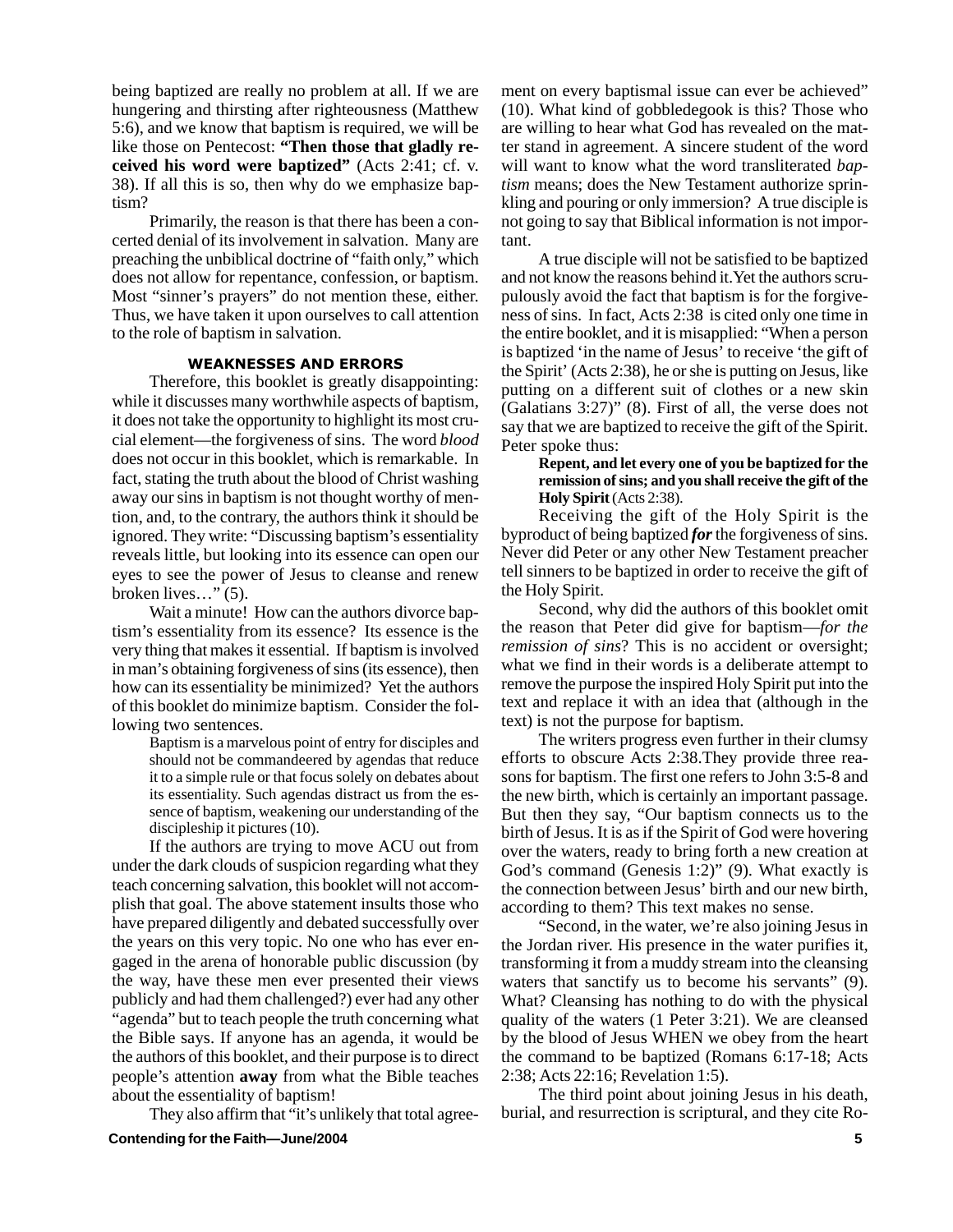mans 6:3-4). But they cannot bring themselves to say that baptism is essential to salvation or that it is the means by which our sins are washed away. Although they argue that we must die to ourselves, there is no hint that we must die to SIN. Romans 6:6 (which they do not mention, although it is in the context) gives both of these: **"Knowing this, that our old man was crucified with Him, that the body of sin might be done away with, that we should no longer be slaves of sin, For he who has died has been freed from sin"** (Romans 6:6-7).

That the authors harbor a low view of the true purpose of baptism is seen by their opening comments. They describe baptism as "a long-awaited event or the spontaneous response to an inspiring sermon" (3). In what church has baptism been a long-planned event? Someone might make the decision to be baptized and plan for the following day, but we never encourage anyone to put off obedience—particularly for a long time. In the New Testament, all obedience was immediate. What the authors describe sounds more like a ritual than baptism the way it is taught in the New Testament.

This notion was not accidental; they later encourage planning "the structure of Sunday worship around baptismal events" (13). This sounds like what the denominations do when they plan for a baptismal service every six months or so. They do not keep their baptisteries clean and ready for use. They only fill them up once or twice a year for their special public services. If one is going to pick out special clothing for the occasion (13), he certainly does not regard baptism as essential—the way it is presented in the New Testament. The authors (apparently) do not view baptism as the passing from a lost state into a saved one. Why would someone who has been taught about salvation properly want to wait to have his sins removed? Imagine Ananias saying to Paul, "And now why are you waiting? Arise and go buy some special baptismal clothes and in two weeks we will have a ceremony" (Acts 22:16)!

In their haste to dispense with baptism for the remission of sins, the authors (in effect) challenge the Lord Jesus Christ.

For example, when we ask, "Is baptism the work of God or a human work?" we are forcing a false distinction that does not fit the full incarnational glory of God being unveiled in Christ (10).

Pardon the unsophisticated expression, O erudite and educated writers, but Hogwash! People need to know the answer to that question. If baptism is of men, then it is a work of human merit and cannot be considered part of salvation. If, on the other hand, it is the "working of God" (Colossians 2:12, a scripture not mentioned in this section), then it must be regarded as essential.

Furthermore, did it never occur to these "scholars" that this is the very question Jesus asked? "The baptism of John—where was it from? From heaven or from men?" (Matthew 21:25). Would they deign to take the Lord to task for pitting humanity against God (11)?

More could be said by way of criticism—especially regarding the Holy Spirit (#5, 29), but these comments are sufficient to convey the point that these authors, with the endorsement of Jack Reese, dean of the graduate school of theology, have attempted to sanitize salvation by removing from it the concepts of sin and the blood of Christ shed on the cross. They have tried to remake baptism into a positive, personal, "extreme makeover" experience. We are much safer with the New Testament, which presents baptism as that which removes the sins of the penitent soul, without which he would remain lost.

> *—5410 Lake Howell Rd. Winter Park, Florida 32792*

# SPRING LECTURES 2004 BOO

(formerly Spring Bible Institute Lectures)

## 6 "Judaism-From God or Man?" \$17.00 plus \$2.00 S&H

Order From: Contending for the Faith . PO Box 2357 #\$ !%!&!"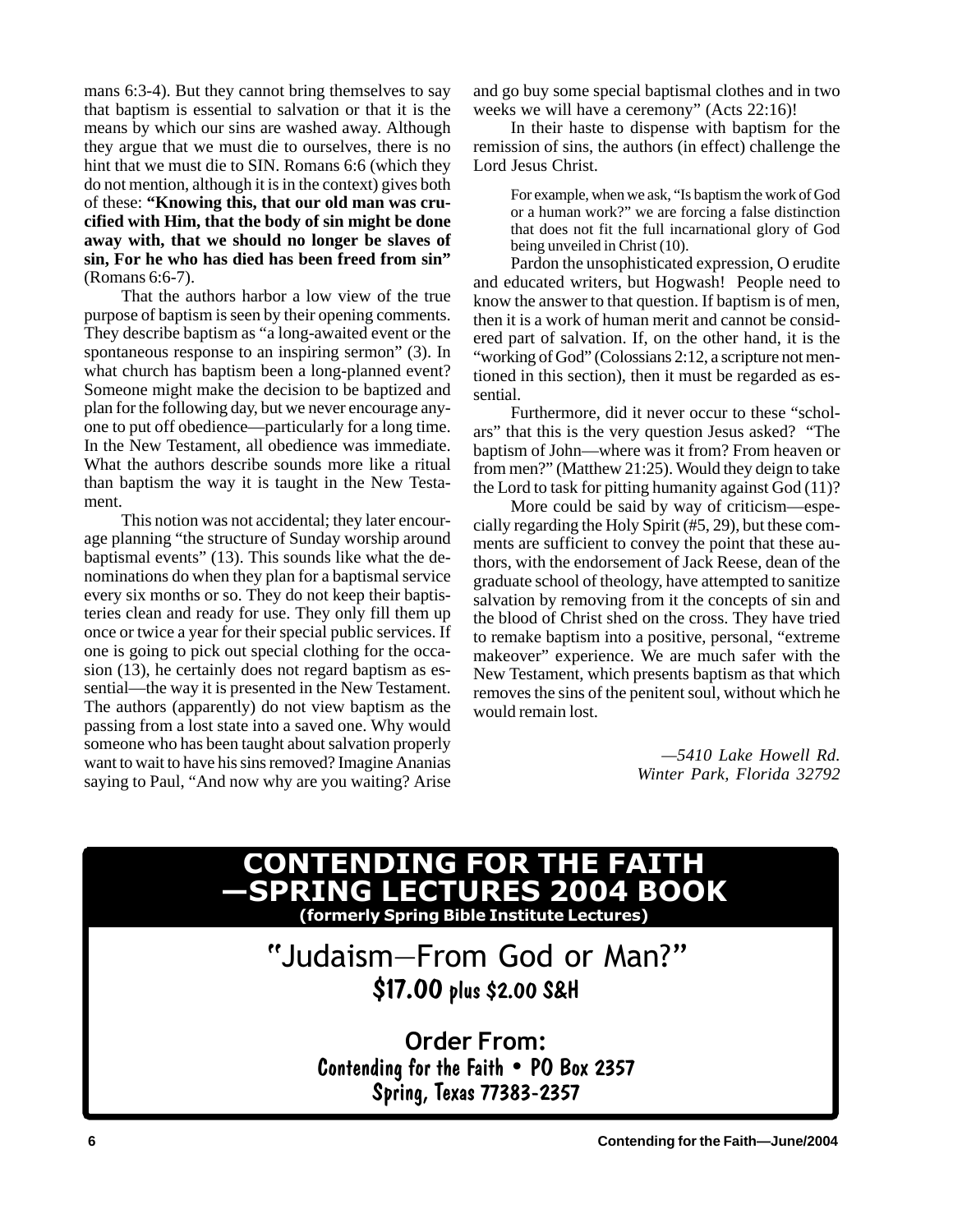## THE VIC VADNEY AND JACK REESE EMAIL EXCHANGE CONCERNING ABILENE **CHRISTIAN UNIVERSITY**

- **Vic Vadney and Jack Reese**

09:21 PM 3/21/2004: Dear Dr. Reese:

I am forwarding this email to you so that you may know my concerns, and that I am asking others to examine the evidence. Personally, I am deeply distressed about the situation. ACU has opened the door to dialogue with ICOC (International Churches of Christ—aka: "The Boston Church," "Crossoads Movement"—Editor) but closed the door to dialogue with Biblical conservatives in the Churches of Christ. ACU's statement of faith on your net site http:// www.acu.edu/faith.html appears to be outdated at best, and a mockery at the worst.

Vic Vadney USA vjvadney@abilene.com HTTP://www.wayhome.org

*The preceding email accompanied the following email to Dr. Jack Reese, and the following email was sent to a number of people.*

Dear Friends:

The Abilene Christian University (ACU) has taken a bold step in their 2004 Lectureship, and has clearly defined the terms for reforming the Churches of Christ in 21st century. These reforms are already being implemented in many congregations. These reforms will fundamentally change the Church of Christ as we know it. A few of the key elements of this reformation movement are as follows:

1. We should cease our elite and sectarian behavior, and ask our brethren in all denominations to forgive our sins, especially that we said they weren't saved.

2. We must not say that we have the truth, but that we are on a spiritual journey, just as our brethren in the denominations are on their spiritual journey.

http://www.reporter-news.com/abil/nw\_local/article/0,1874,ABIL\_7959\_2676217,00.html

3. We should have open fellowship with all who say they believe in Jesus. We should follow the example of brave reformists who ask denominational preachers to share pulpits with their congregations. We should also share major social and religious events with our denominational brethren. We should be ecumenical in our thinking and practice, and should openly align ourselves with the current evangelical ecumenical movemnt. http://www.reporter-news.com/abil/nw\_local/article/0,1874,ABIL\_7959\_2674514,00.html

4. We should continue to say that baptism is important, but that it is not essential for salvation. We should recognize that there are many non-immersed believers who are saved. http://home.christianity.com/local/82970.html

ACU's 2004 Lectureship can be reviewed by purchasing their CD's or Tapes. Each of these are \$6.00. You can do so at the following address:

http://www.gayloronline.com/index\_flash.html Click on "Media Store," then click on the ACU link. To hear for yourself about this radial reformation, consider those tapes or cd's by the following men: **Mark Henderson**: CD-001 **John Mark Hicks** & **Greg Taylor**: CDs-101-102 **Doug Foster**, **Randy Harris**, **Mark Love**: CDs-255-257 ICOC Panel, **Jack Reese**, **John Wilson**, **Jim Woodroof**: CDs-265-266 **Leonard Allen**: Tapes-104-106 **Richard Hughes**, **Tom Olbricht**, **Robert M. Randolph**: Tapes-143-145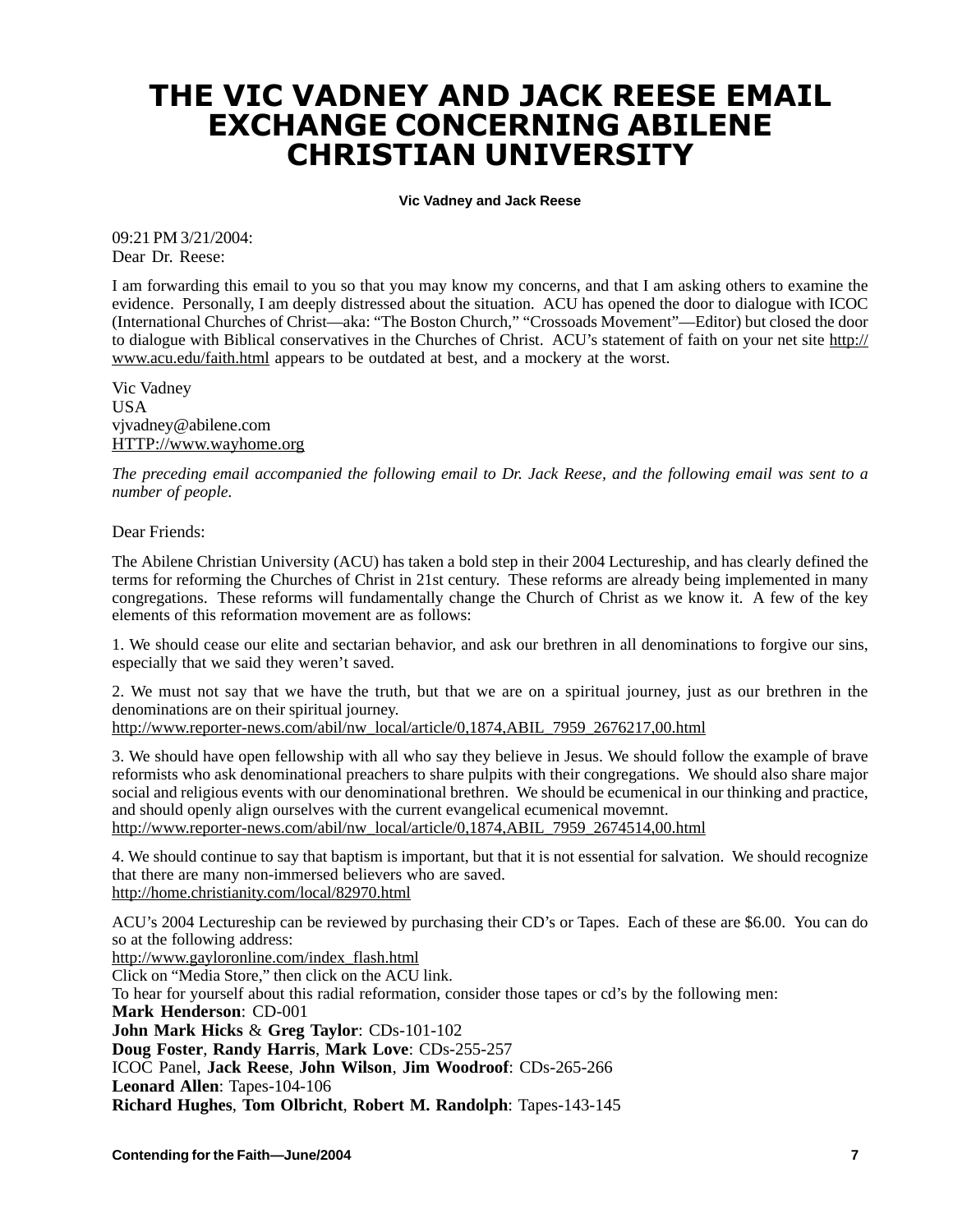## **Leroy Garrett**: Tapes-152-153 **Doug Foster**: Tape-154

**Lynn Anderson**: Tapes-235-237.

Please understand that I have no financial connection with Gaylor MultiMedia, and that this web address is given only to assist you in verifying information.

In celebration of these reform values, ACU recognized their Outstanding Alumnus, **Max Lucado**, preacher of the Oak Hills Church in San Antonio, TX, during their 2004 Lectureship. Max has manifested so much of this new order, and ACU felt that none other could match his attitudes, beliefs, behaviors, and accomplishments. Max removed their sign saying "Oak Hills Church of Christ," and replaced it with one saying just "Oak Hills Church." He introduced instrumental music into worship, and has been exchanging pulpits with a Baptist preacher. Max does not believe or practice the belief that baptism is essential for salvation. Rather, he teaches and practices that people are saved when they believe. As a result of these reforms, Max's church has had very rapid growth, and now boasts 4600 members.

http://www.reporter-news.com/abil/nw\_local/article/0,1874,ABIL\_7959\_2674514, 00.html

ACU has been practicing these reform principles for some time. A significant number in the ACU student body are from other religious groups, and this has driven many of the changes ACU has made. In addition, ACU has formed alliances with other religious groups, and have even received grants and funds from another religious group to guide the worship in chapel at ACU. As an example of this, please click the following web address: http://www.acu.edu/ campusoffices/chapel/cwfp.html

Also explore their link to the Calvin Institute of Christian Worship: http://www.calvin.edu/worship/

ACU announced their campaign to raise ten million dollars. They are in debt, and need assistance.

This reformation movement may be a very positive, or a very negative development for you. Since this is a daring and radical unveiling of new values, it is important that you consider communicating your thoughts to the leaders of ACU. You might want to consider helping them financially if you agree with them. Otherwise, if you don't agree with them, you might want to discontinue support. The following names and email addresses are suggested for your consideration:

**Don W. Crisp**, Chairman of the ACU Board: don\_crisp@rosewd.com **Don Drennan**, Vice-Chairman of the ACU Board: drendj@aol.com **Dr. Royce Money**, President of ACU: moneyr@acu.edu **Dr. David Wray**, Undergraduate Department Chair: wray@bible.acu.edu **Dr. Jack Reese**, Dean Graduate School of Theology: reese@bible.acu.edu

This is a new age in the Churches of Christ. Unfortunately, this will require change on the part of all. Even those who do not agree with this reformation movement will have to address it. We must speak the truth in love. However, we must be faithful to the truth also. As for me, Joshua said it best: (24:14) Now therefore fear Jehovah, and serve him in sincerity and in truth; and put away the gods which your fathers served beyond the River, and in Egypt; and serve ye Jehovah. (24:15) And if it seem evil unto you to serve Jehovah, choose you this day whom ye will serve; whether the gods which your fathers served that were beyond the River, or the gods of the Amorites, in whose land ye dwell: but as for me and my house, we will serve Jehovah.

Thank you for your time and for your consideration of these issues. May the Lord give us all wisdom. If you find this information appropriate for others, please feel free to refer them to this site. We need to fully inform the brethren about these issues.

Sincerely, Vic Vadney vjvadney@abilene.com HTTP://www.wayhome.org

From: Jack Reese <u>[mailto:jack.reese@acu.edu]</u> Sent: Wednesday, March 24, 2004 10:54 AM To: The Vadneys Cc: moneyr@acu.edu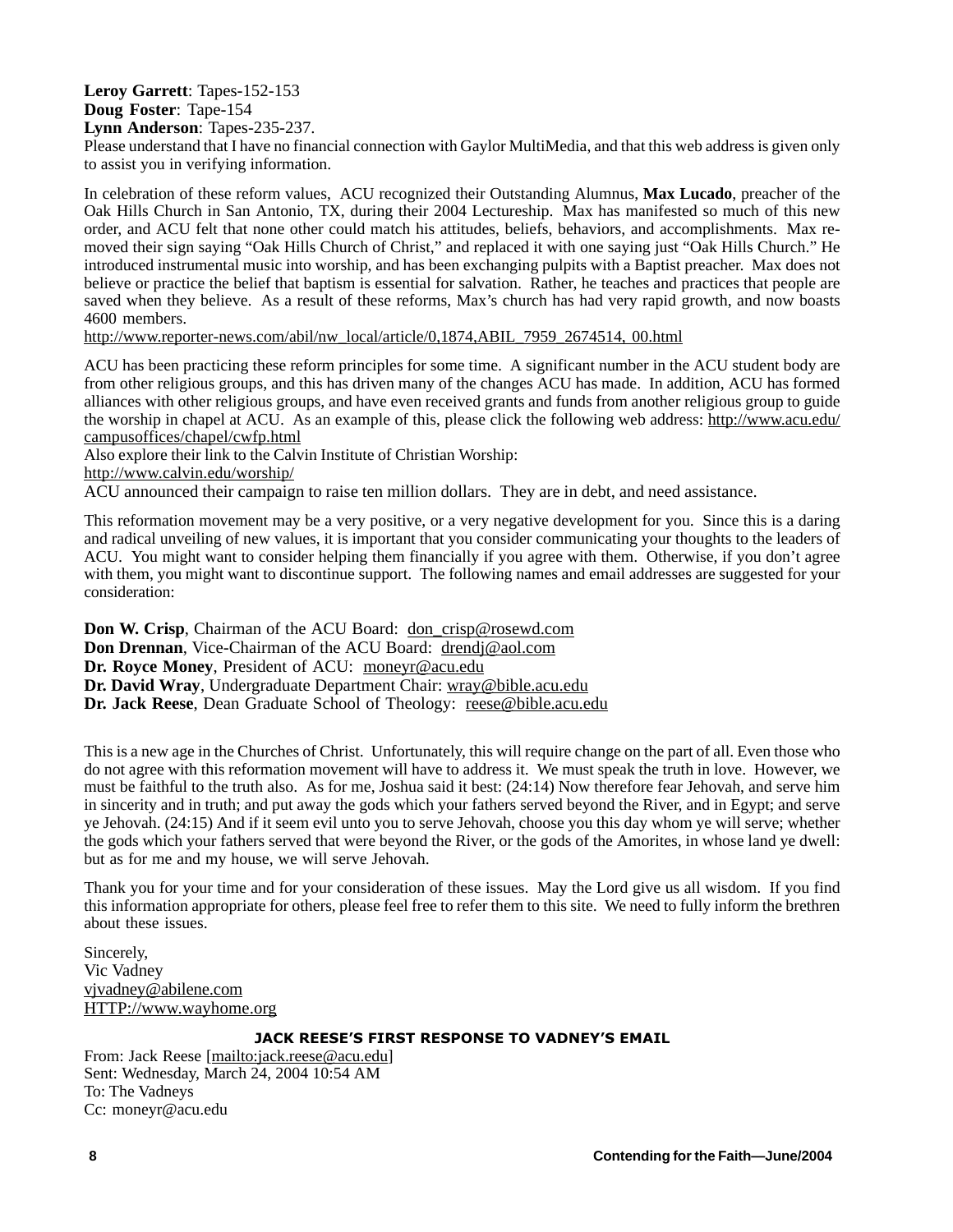## Subject: Re: ACU's defining lectureship

Dear Dr. Vadney, I have received your post and want to offer what I hope is an appropriate and measured reply.

First, I hope you have not sent the email contained in your note on to other people without receiving a response from ACU officials first. We live in a day and age in which pernicious gossip is common, gossip which is compounded by the speed and accessibility of the Internet. I know you would not want to participate in such activities. Moreover, I am concerned about the practice of including unpublished and private email addresses to others. Such a practice is a significant breech and one that causes me great concern. But if you have already sent your letter to others before you heard back from Dr. Money or me, I trust you will also send my reply to that same list since your post contains numerous errors and, frankly, misrepresents what is actually taught and done here. I know you will want to do what is fair and right in that regard.

In many ways I am at a loss as to how to respond to your post. It is difficult to overestimate the ways you misunderstand both the functioning of this university and the positions of its faculty and administrators on various issues. I am not going to try to respond point by point, accusation by accusation. I am not confident that such a response would be constructive. But I do want to affirm several things.

Let me be absolutely clear, all ACU faculty believe in the full authority of scripture, believe in baptism by immersion for the forgiveness of sins, believe that baptism puts us into Christ, that no one is saved other than by the blood of Jesus. If a person believes anything other than this, they cannot be appointed to the faculty of this university. If any current faculty doesn't believe in these core doctrines, they would be terminated. I have found that some people who disagree about various matters sometimes publicly label others as apostate, suggesting that they don't actually believe in the authority of scripture or don't believe in the central place of baptism. I urge you not to be guilty of such a practice. I hope you will receive my affirmation of these core beliefs.

In direct contrast to your accusations, not only are the Bible faculty at ACU not Evangelical in terms of our theological positions, we are often in situations where we challenge the tenets of Evangelicalism publicly. We are clearly not proponents of Evangelicalism, especially the strong Calvinism and weak position on baptism that is typical of most Evangelicals. We are certainly not encouraging our churches to merge with Evangelical churches.

Whatever else ACU is, it is a place where people can talk about issues. We insist on having a campus in which people can talk about their differences in a spirit of love and mutual trust. The ACU Lectureship is an opportunity to model that very thing. Guests who speak at our Lectureship represent themselves and not the university. And they hold a variety of perspectives. You singled out a few that you disagreed with. I disagreed with some of the presenters as well. I'm sure some people disagreed with me. But we will continue to be a place where those diverse perspectives can be voiced in a Christian atmosphere.

There were other viewpoints presented at the Lectureship that you did not refer to in your letter, presentations that did not support the thesis you are making. In fairness, you should probably mention that other presenters expressed quite different perspectives than ones you have indicated.

I would be very careful not to use the Abilene Reporter-News as a reliable source of what may have been said during Lectureship or certainly what faculty and administrators here think or believe. The Reporter-News reporters try very hard to be responsible and accurate in their reporting, and we work very hard to be a good partner with them in the city. But on more than a few occasions, a Reporter-News story has not accurately reflected what was said in a presentation, nor are they able to provide the larger context in which a statement might have been made. This would be true of any newspaper, especially one that functions as an outsider to our brotherhood politics and issues.

Can I tell you frankly that many faculty and administrators at ACU do not agree with everything Max Lucado preaches or practices including some of his public statements about baptism? I certainly don't. These concerns have been expressed to him. You can argue that the Alumni Association of the university should not have given an award to Max. That's fine. I don't know at what point the substantial and internationally-recognized contributions of an alumnus are offset by personal differences or issues. Perhaps the school shouldn't have honored Bobby Morrow back in the 1950s after he won three gold medals in the Olympics. Or maybe the university should have a litmus test of doctrinal beliefs before it recognizes certain world-wide achievements of its graduates. I don't think that reflects what a university does or what an alumni award is designed to indicate, but one can have those opinions. But I do know this: I know that the Oak Hills congregation continues to practice baptism by immersion for forgiveness of sins and that there are often more than 300 baptisms a year in that church.

That's more baptisms than my congregation had last year. I wonder if your congregation had this many baptisms over the past year. I can disagree with Max over many issues but at the same time rejoice that because of his ministry,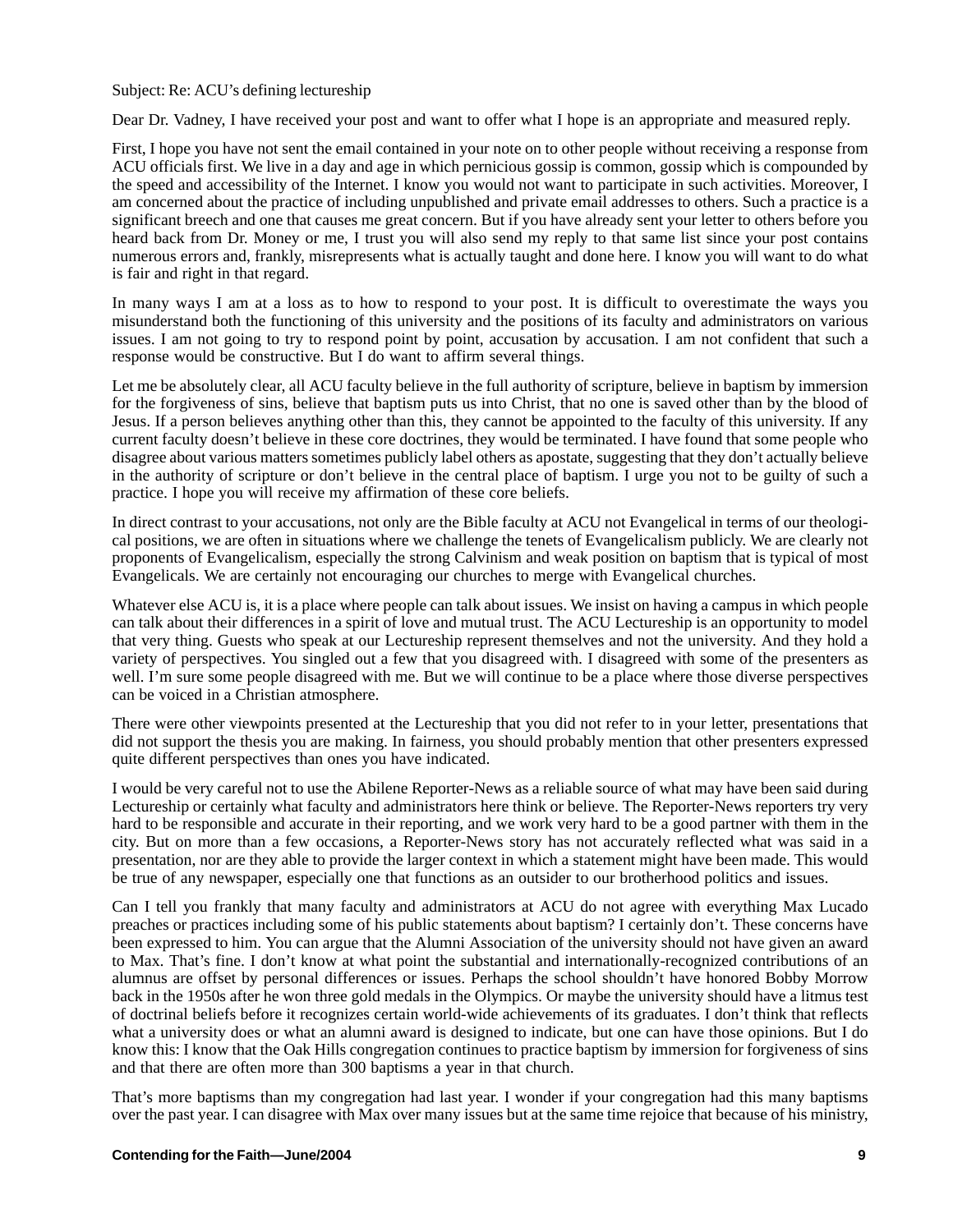some people will be in heaven who wouldn't have been otherwise. Would there ever be a circumstance in which you might rejoice in that?

Dr. Vadney, your assumptions about the state of the university are surprisingly misinformed. ACU has announced a \$150 million campaign (far more than the amount you indicated in your post) not because it is in financial trouble but in order to plan for and support its very bright future. The Centennial Campaign has been planned for many years. The money raised will go to a variety of things-scholarships, endowment, missions training, additional faculty, distance education opportunities, new classroom facilities, etc. The net worth of the university is higher than it has ever been in history. While, like virtually every other university in America, the post-9/11 economy has affected us in the short run, our future is extremely bright. Student enrollment continues to be very strong. Enrollment in the College of Biblical Studies, for example, is at a record high. Enrollment in graduate programs in ministry and missions is off the charts. We have students enrolled in our programs from Harding, Oklahoma Christian, Lipscomb, Freed-Hardeman, and most of our sister schools as well as numerous state universities and foreign countries. Whatever you have heard or assume, the state of the university, financially and otherwise, is stronger than ever.

I hardly know how to respond to some of your statements regarding our relationship to grant-giving institutions. I am not sure you understand how universities function. Receiving a grant from an institution no more allows them to control our practices or beliefs than receiving aid from the federal government allows them to determine the political beliefs of our faculty and students. When my daughter as an English major received financial aid from the U.S. government during the Clinton administration, no one was concerned that she might be influenced to be a Democrat. The notion is ludicrous. I am part of the team using the grant from the Calvin Institute of Christian Worship. Because we have received that modest grant, we chose to create ways that our chapel services would better include African-American, Hispanic, and International students as well as better connecting to students from small and rural churches. As a result, we sing more Stamps-Baxter songs and occasionally songs in Spanish. We have more men from ethnic minorities serving in leadership roles. That's it. No one outside the university controls the beliefs and practices of this school. No one. Your concerns in this regard, to say the least, are simply misplaced.

Dr. Vadney, I do not assume for a moment that you and I agree on everything. What differences there are are not merely semantic. It is clear by your accusations that there are real differences between what you believe and what I believe. But it is not because only one of us is conservative. I am committed to being conservative in the most profound sense. If we disagree, it is not because only one of us believes in the authority of scripture or the essentiality of baptism. I and all our faculty believe in these things. We will follow the teaching of scripture wherever it leads us. We will not allow the traditions of the church, however honorable or well intended, to take weight equal to scripture. And while we will communicate clearly and boldly what we believe, we are just too conservative to assume that we should take God's role in determining who is or is not saved. In the language of Paul, God knows those who are His. It is not a liberal notion to let God take care of what He is responsible for while I take care of what He has given me responsibility for. I will work to plant and water. I will let God do the adding.

I appreciate your fervor, but in this case I believe your zeal is misdirected. Let's agree to affirm together all we believe about the Bible and the church. Let's find a way to encourage one another as much as possible. Let's assume the best of each other, assume the best of motives, assume each of us desires to do God's will and then treat each other with gentleness and respect. Let's not attack each other but, in the midst of a pagan culture, let's work to bring the world to Christ. Let's avoid the inappropriate talk, gossip, and destructive language Paul warned Timothy about. Dr. Vadney, whether or not you believe it, we are working for the same cause, worship the same God, believe in the same Christ, have been baptized by the same baptism, and are indwelled by the same Spirit. I hope we can work side by side for the things that matter. May God bless you as you give your life for His Kingdom's sake.

Jack Reese

11:15 PM 3/25/2004

Dear Dr. Reese:

Thank you for your response to my email.

Please be assured that I do accept what you call your "core beliefs," but not because they are yours, and not because I accept them as "core." As you know, the Bible has no mention of "core" beliefs. Rather, the New Testament is the core of my beliefs. The New Testament speaks not only of how one becomes a Christian. It also speaks of how one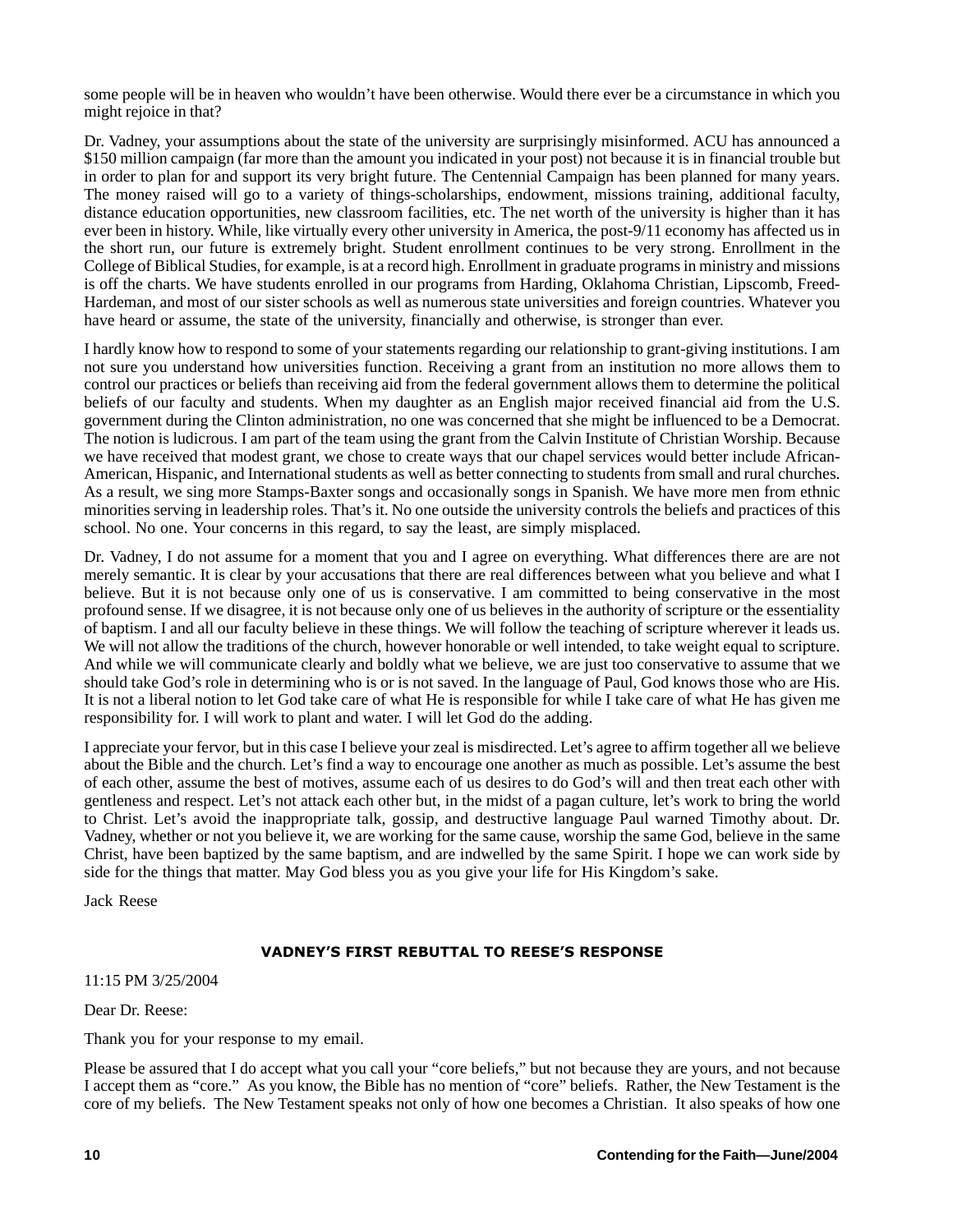must live as a Christian, that we must avoid even the appearance of evil. It also speaks of the New Testament Church, who is her head, how she is organized, and what are her distinctive traits. Notably you have rejected any mention of how one must live, and any mention of the church, which Jesus bought with His own blood, from your "core beliefs." You appeal that you are a "conservative" because you believe in baptism for the forgiveness of sins. You have the privilege of portraying yourself however you choose. But I would respectfully disagree, for you have rejected much of what your conservative teachers gave you.

For instance, I understand that the following characteristics identify Christ's blood-bought church:

1. This church worships according to the truth (John 4:20-24).

2. This church searches the Scriptures and doesn't accept the teachings of men (Acts 17:10).

3. This church observes the Lord's Supper every Sunday (Acts 20:7; 1 Cor 11:18-30; I Cor 16:1-2).

4. This church has all baptized believers taking both the bread and the fruit of the vine (Luke 22:14-20; Mark 14:22- 26).

5. This church sings psalms, hymns, and spiritual songs, and finds not Scripture authorization for instruments in the New Testament (Eph 5:15-21; Col 3:15-17).

6. This church has Christ as the only head and Savior (Eph 1:20-23).

7. This church believes that the Lord adds only the saved to His church (Acts 2:36-38, 47; Eph 5:23-25, 32).

8. This church obeys Christ and submits to His teachings (Acts 20:28; Col 1:18).

9. This church selects only men with Scriptural qualifications to serve as elders (Tit 1:5-9; Acts 20:17, 28-30).

10. This church selects only men to preach and lead the congregation (1 Tim 2:8-12; 1 Cor 14:34-36).

11. This church rejects the wearing of religious titles and garments (Matt 23:5-11; 20:25-28).

12. This church accepts all baptized believers into fellowship, regardless of religious, social, or ethnic background (Rom 6:17; Gal 3:26-28).

I know from reading your writings that you have rejected #5. Based on the fact that you allowed a female preacher to come into an advanced preaching class at ACU and critique the students' sermons means that you have rejected #9 and #10. Clearly you must have a certain way to interpret Scripture to reach your decisions. You must have concluded that Scripture must be interpreted consistent with present culture. In other words, the Scripture was correct for the age in which it was written, but must be reinterpreted for the present age. Perhaps you are a conservative compared to some denominations. After all, you still say that Christ is real. However, you are certainly not a conservative within the churches of Christ. You are free to advertise yourself in whatever way you like. We all have free speech, don't we.

You say that the ACU Lectureship is a model for how people can talk about their differences in a spirit of love and mutual trust. You say that the people who speak at the ACU Lectureship represent themselves and not the University. You mention how you also disagreed with some speakers. However, you say, "But we will continue to be a place where those diverse perspectives can be voiced in a Christian atmosphere." Let me get this straight: ACU invites people to speak at the lectureship whom they know teach false doctrine. ACU doesn't give any disclaimers about any speaker, and doesn't inform the attendees that some of the speakers will be teaching things that are unsound. But if someone expresses disgust over something taught, ACU will express amazement, and say they are innocent of any wrong-doing. After all, the rules of the lectureship, man-made and unpublished, say all views can be expressed. Therefore, ACU is never in the wrong for inviting a false teacher. You are just like Teflon, for no criticism can stick. That's really convenient for you. However, that's really hard to swallow for me. Dr. Reese, that is not even remotely credible. For example, by your statement, your "core beliefs" indicate that you believe baptism is necessary and essential for salvation. In other words, if I understand you, you say a person cannot be saved without baptism. If so, fine. But that means that Hicks and Taylor, and Lucado, who were all prominent figures at this lectureship, don't believe what you say is core. Hicks and Taylor say that some are saved who are not baptized. Lucado clearly teaches that one is saved before baptism. He offers the same sinner's prayer that any good Baptist would say. That means they are teaching things that will cost some people their salvation. So have you rebuked them? Have you told anyone that their views are false? Have you told anyone who attended the Lectureship that these men are false teachers? Have you tried to correct the "misimpressions" they left with the media?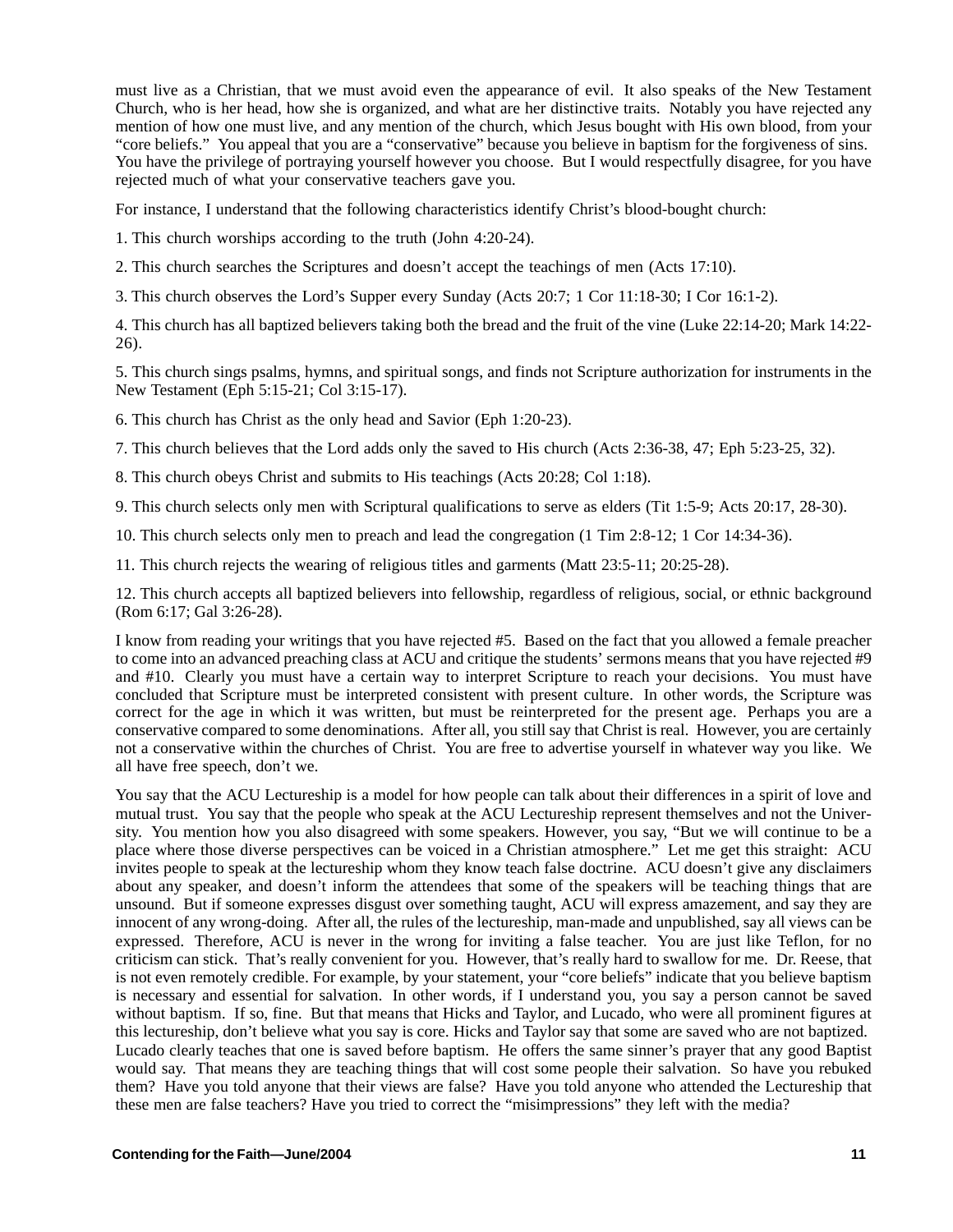Dr. Reese, please consider the following Scripture:

2 John 1:9 through 2 John 1:11 (NIV)

9 Anyone who runs ahead and does not continue in the teaching of Christ does not have God; whoever continues in the teaching has both the Father and the Son. 10 If anyone comes to you and does not bring this teaching, do not take him into your house or welcome him. 11 Anyone who welcomes him shares in his wicked work.

Now ACU says they are Teflon, and they can invite whomever they want to speak at the lectureship, and no blame can ever be put on them for what the speaker says or represents. However, God says that anyone who welcomes a false teacher shares in his wicked work. Which view do you want to advocate? ACU's boastful man-made rules that promotes toleration for every false doctrine, or God's opinion of how we should view false teachers? It appears that you take pride in diversity.

 It appears that in your delight with diverse views, and for the sake of diversity, you make no attempt to right the impressions that false doctrine creates. There is nothing in the Bible that commends these actions. The only thing that resembles it is the way the Corinthians treated the sinful man in 1 Cor 5. They were rebuked by the apostle Paul for their tolerance. Have you become too tolerant? You have made an important statement in the following:

"There were other viewpoints presented at the Lectureship that you did not refer to in your letter, presentations that did not support the thesis you are making. In fairness, you should probably mention that other presenters expressed quite different perspectives than ones you have indicated."

Perhaps you would like to line them up for me. One column for those who represented what I reported, and the other column for those who did not represent what I reported. I want to thank you, however, for admitting that these views I reported were actually taught during the lectureship. That is the first step to change.

At your suggestion, I have forwarded this email to a large number of people. As you say, it is only fair that they read your account, and understand the unpublished ground-rules of the ACU Lectureship.

By His grace, Vic.

## **REESE'S SECOND RESPONSE TO VADNEY'S FIRST REBUTTAL**

 +, , **From:** Jack Reese [mailto:jack.reese@acu.edu] **Sent:** Saturday, March 27, 2004 3:15 PM **To:** The Vadneys **Cc:** moneyr@acu.edu **Subject:** RE: ACU's defining lectureship

Dr. Vadney, thank you for your response. I know you are a man who wants to do what is right and that you are trying to follow Jesus. I am as well. I hope you believe that. I will be prayerful for both of us that we may communicate in godly and constructive ways.

It has become clear to me since I last emailed you that you actually published your accusations on your web site as well as sending your letter by email to numerous individuals BEFORE you received any sort of response from the people you are accusing. In fact, apparently you did so before you even asked anyone here to respond. I am surprised, considering your commitments, that you would participate in a practice so clearly at odds with scripture. I know you do not consider what you have done to be gossip because you believe your actions are justified. But your actions, in fact, are not justified. Gossip can never be justified. What makes a message gossip does not depend upon whether the statements are true but rather is determined by how the statements are used, how the accused are treated, and what the purpose of the message is. In this case, and I want to be absolutely clear, your accusations are NOT true. But either way, I do not think such behavior can be defended. The Bible is replete with warnings against such things (e.g. 2 Corinthians 12:20 and 2 Timothy 2:14-16 among other passages).

Similarly, your letter has proved to be not just polarizing but divisive, as is clear from letters I and others have received as a result of your actions. I cannot imagine how this participates in the spirit of Christ or how this could be conceived as anything other than a party spirit and divisive. Gal. 5:20, among other passages, makes this clear. I know this has not been your intention, but I do believe this has been the effect of your actions.

Moreover, in my opinion you have engaged in a serious ethical breech by posting private, unpublished email addresses. This is a very great concern. This is similar to taking unlisted phone numbers and sharing them with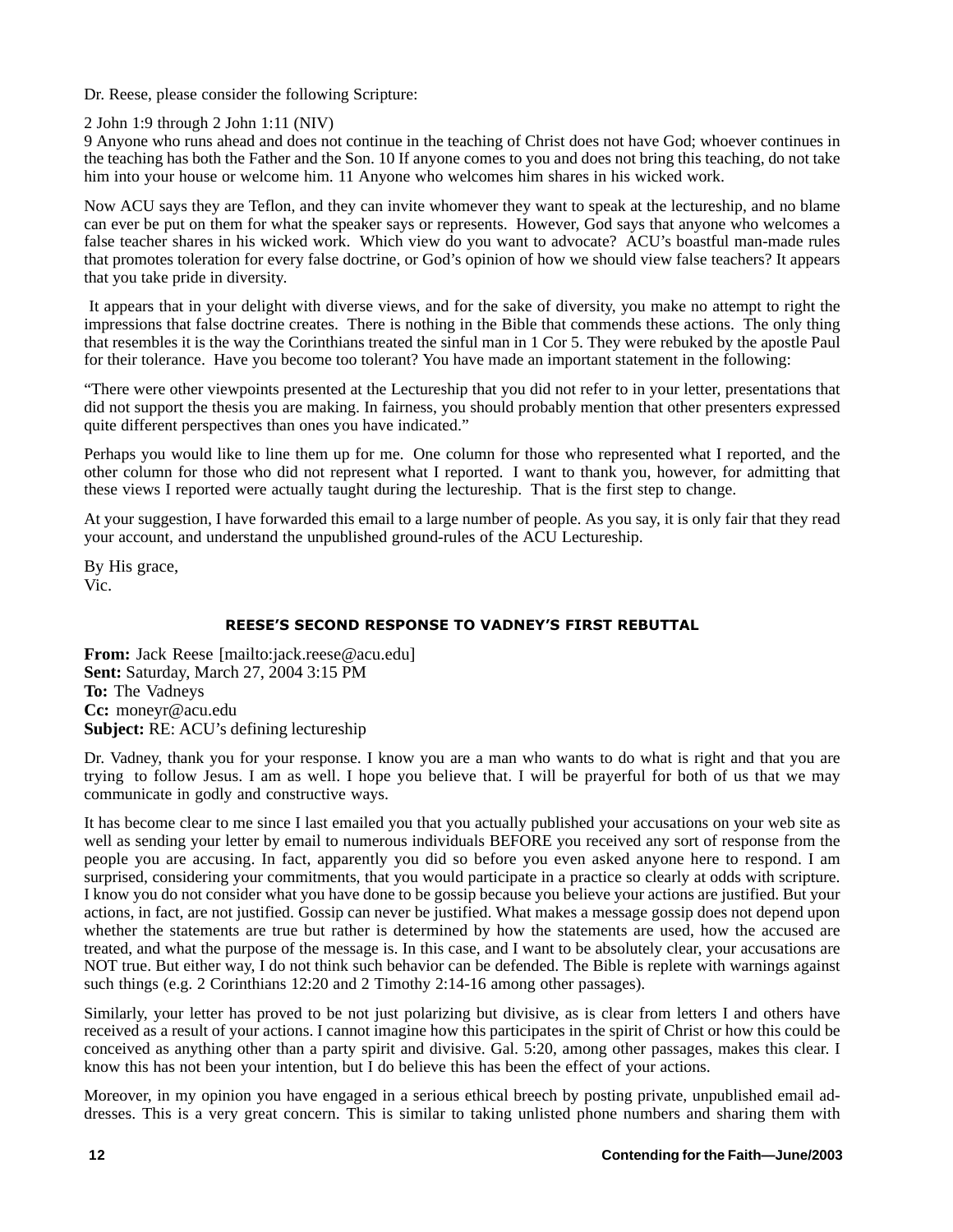hundreds, in this case perhaps even thousands, of people. Because I understand how important it is for a person to live as a Christian, how important it is to avoid even the appearance of evil (as you yourself recognized in your post to me), I am asking that you take care of these matters immediately. Minimally, I believe, this would include eliminating the two private email addresses on your web site as well as publishing my responses to you there. Frankly, I think far more is called for. But what you choose to do in response to these breeches is up to you and what you believe is right before God.

Dr. Vadney, in your post to me you said, "Notably you have rejected any mention of how one must live, and any mention of the church, which Jesus bought with His own blood, from your 'core beliefs.'" I first of all spoke of baptism and the authority of scripture in my letter to you because those were the issues you raised. If you have read things I have written, as you have indicated you have, then you are quite aware that I have also talked about the importance of living rightly and the importance of the church. (For example, see chapters 9 and 10 of The Crux of the Matter.)

I will respect your reticence to use the word "core." Let me, then use terms the Bible uses. Paul spoke of those matters that are of first importance—that Jesus died, that he was buried, and that he rose from the dead (1 Cor. 15:3, 4). Jesus spoke of weightier matters of the law—mercy, justice and faith (Matthew 23:23). He spoke of a first commandment—loving God with your heart, soul, mind and strength—and a second commandment—loving your neighbor as yourself. These reflect what is clear throughout the Bible, that there are some things at the center that define the rest. At the heart of the message of the Old Testament is the creation and the exodus. All through the Old Testament, these acts of God provide a context by which everything else can be understood. The Ten Commandments, for example, are rooted in God's deliverance of his people from Egypt (Exodus 20:2, Deut 5:6).

Similarly, at the center of the story of the New Testament is the coming of God-in-the-flesh in his son Jesus and his death, burial, and resurrection. To say that these are the center is not to deny any of the rest. Recognizing that justice, mercy, and faith are weightier than the tithing of mint, dill, and cummin did not negate tithing, as Jesus made clear. Rather it defined it, provided a context for understanding it. Saying that the death, burial, and resurrection of Christ were of first importance did not undermine the very exhortations Paul made to the Corinthians but underscored them and gave them meaning.

To say that the cross and resurrection of Jesus are of first importance is not to negate the place of the church or discipleship. On the contrary, it is to emphasize them more; it is to see the reason for their existence. One can hardly understand the meaning of discipleship without hearing Jesus' exhortation for us to take up our cross daily and follow him (Luke 9:23). One cannot know what it means for Christ to be the head of his church apart from his crucifixion and resurrection (Col. 1:18-20). Being a church member obviously means more than merely placing ourselves among a group of people who are organized properly; it means placing ourselves under the reign of Christ who died and rose for us. On the other hand, to *deny* that the cross is at the center of Christian doctrine and practice—or to deny that there even *is* a center of Christian doctrine and practice—seems profoundly unbiblical to me. I am frankly surprised that you seem to deny what Scripture so clearly affirms. Some things are of first importance. Some things are weightier.

To give another example, Paul does not call Peter a false teacher or condemn him to Hell even in light of Peter's inconsistent beliefs and practice (Gal. 2:11ff) though these were obviously serious concerns to Paul. But he does say, in the same correspondence, that the person who jettisons the gospel of grace and replaces it with a system of works righteousness driven by the principle of salvation by lawkeeping is proclaiming a different gospel, which is no gospel at all, and that person is accursed (Gal 1:6-9; this is, in fact, the primary message and purpose of Galatians). Some things are more important than others.

Those things that are of first importance, those matters that are weightier, all inexorably lead to godly living. Of course I care about Christian living. I assume you do too, which is why I began this post with a strong expression of those very concerns.

Dr. Vadney, I find your comments related to Lectureship quite revealing. There is a big jump between recognizing that I disagreed with some statements made by individuals at our Lectureship and assuming that I believed any of these individuals were false teachers. It seems to me that this is getting close to the real issue between us. Do you believe that everyone who disagrees with you is teaching false doctrine? Is it possible for people to disagree with each other without one of them teaching false doctrine? Everyone on the Lectureship program was a Christian. Everyone on that program believes in the full inspiration of scripture, believes that Jesus was God in the flesh, and is committed to the church. Everyone on that program teaches and practices believer baptism. That is true for **Clyde Woods** of Freed-Hardeman. (Did you include Dr. Woods in the list of tapes you suggested people listen to?) That is true of John Mark Hicks of David Lipscomb. That is true of **Rubel Shelly**, even though I know you do not believe it. That is true of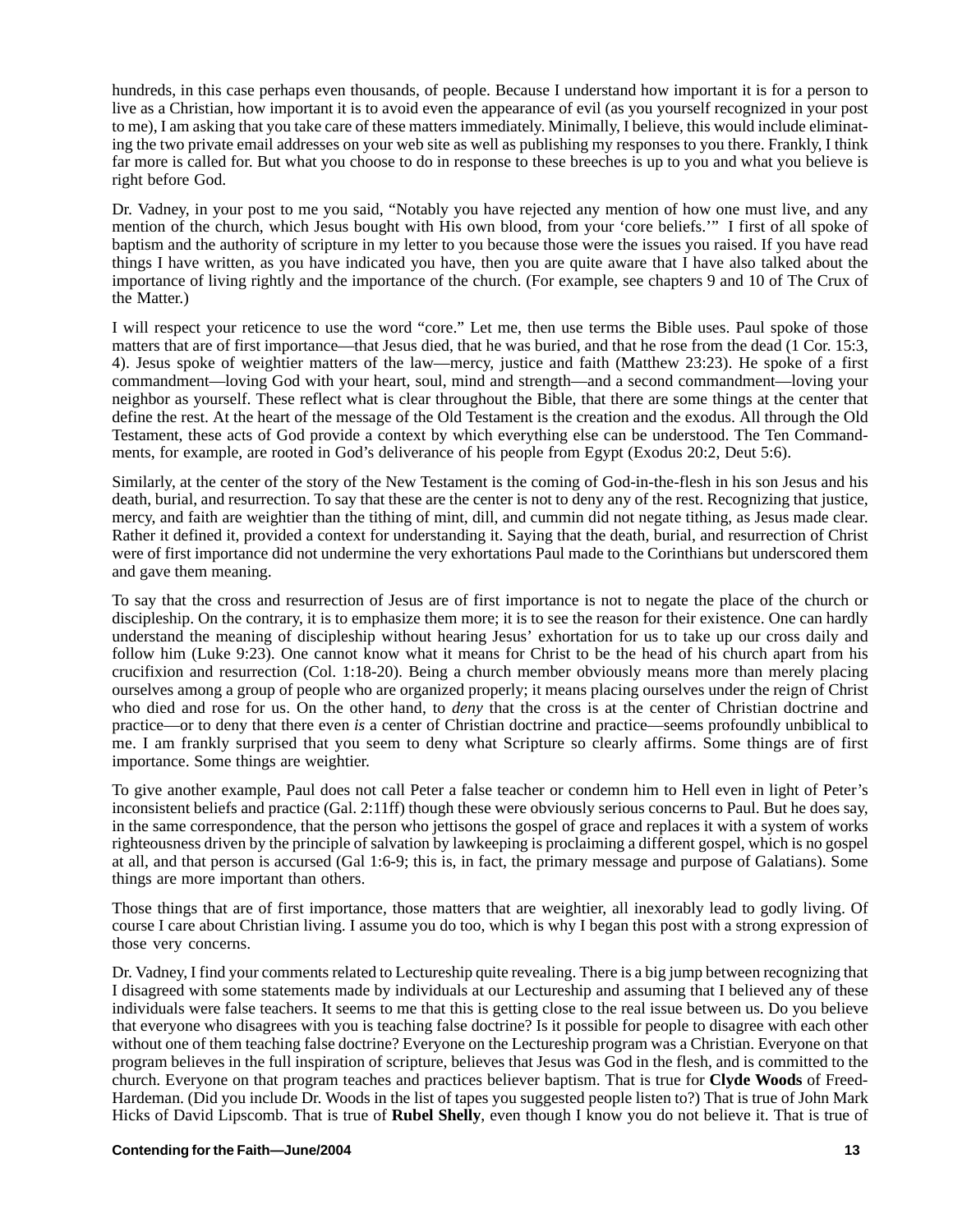every Lectureship speaker. No, we did not have any false teachers at the ACU Lectureship.

You made particular reference to John Mark Hicks and Greg Taylor. They strongly affirm the place and importance of baptism. I sat in their class. I have had many conversations with John Mark. They recognize that God does the work in baptism, not humans. I don't know if you agree with that or not. The working and saving part of salvation is God's responsibility and is done by his power. He does the saving. To say that, to say that it is up to God to save and not up to us to understand everything perfectly in order to be saved, is not to deny the place or importance of baptism. On the contrary, it upholds baptism as the work of God. They also argue that the purpose of baptism is not just to save us but to transform us. In other words, the baptized person ought to actually act more and more like Jesus, treating others with care and concern, serving others sacrificially and humbly. You do not have to agree with their conclusions, but it would be unfortunate indeed if you assumed that they did not believe in baptism or the working of God through the death and resurrection of his Son. They do believe this and have communicated it clearly.

Regarding Max Lucado, he was not invited to speak or teach a class at our Lectureship. He was the recipient of an award by the Alumni Association for worldwide achievements. This is what universities do in relation to prominent graduates. I might add, Dr. Vadney, while I have made it clear there are things over which Max and I disagree, some of which are quite substantial, I have always found Max to speak and act in a Christian manner, with humility and grace, for which I am grateful.

I thought one other phrase in your letter was telling. You indicated that I am "certainly not a conservative within the churches of Christ." This also reveals an apparent difference between us. My conservativism is not measured against the practices and doctrines of contemporary Churches of Christ but against scripture as my only standard and guide. I am concerned to know the circumstances behind every book, to have a clear sense of the message and meaning of every text within its historical context, and to apply scripture faithfully to my life. I do not do that flawlessly, I am sure. No one does. I do not, nor do you. But I am attempting with all my being to be responsive to the whole message of scripture which I believe is fully authoritative. Whether my conclusions agree with yours or those of other individuals in our churches is just not the standard I am shooting for. My desire is to align myself with scripture. Better said, I desire to align myself with the will of God which is revealed in scripture. I am not going to give ground on this issue. I deny utterly that I am liberal in regard to the teachings of scripture however you and others may choose to characterize me or other ACU faculty.

As an example of that commitment, you made reference in your post to 2 John 9-11 and the warnings against false teaching found there, but you did not include what the false teaching actually was in that passage. But knowing what the false teaching was is crucial to understanding what the passage actually means. I am unwilling to interpret passages beyond their original and intended meaning. It is a liberal tendency not a conservative one to make scripture mean what it could not have meant. In the context of early forms of gnosticism that were evident at the end of the first century, John warns his readers about the "deceivers who do not confess that Jesus Christ has come in the flesh." (2 John 7) This passage in 2 John cannot be appropriately used to label as false teachers people you simply disagree with. It is not applicable in relation to instrumental music or the role of women in the church or a host of other issues. This passage is referring to whether a person believes Jesus Christ came in the flesh. We have to let the Bible speak for itself. That is what conservatives do. Again, I reiterate that there were no false teachers at the ACU Lectureship.

Further, you used 1 Corinthians 5 to criticize our Lectureship program. But the message of that passage is not about tolerating different viewpoints; it is about tolerating and therefore encouraging blatantly sinful behavior—in this case, a man openly having sexual relations with his stepmother. There is a considerable difference between having individuals who share a common commitment to Christ presenting their conclusions from scripture in the spirit of Christian inquiry, on one hand, and tolerating blatant sexual immorality, on the other. Again, Dr. Vadney, as a biblical conservative I am committed to applying scripture appropriately, of not trying to make scripture say what I want it to mean or what it could not have meant.

You indicated that I had a woman preacher critique sermons in a preaching class. I know of no such incident. This did not happen in any of my classes. But I have often had women as well as men critique my sermons. Women have critiqued my sermons for years. I appreciate the input of both men and women to help me be a better preacher. I would hope that would be the case for every preacher. I imagine I do have a different view of women than you, though I do not advocate women preachers or elders. And what I believe about women does not come from contemporary culture but from my commitment to scripture. I do not believe contemporary culture ever trumps scripture. I always ask, what is the problem that the text is dealing with, who are the people involved, what does the author tell them, what are the principles, and how can I faithfully apply the passage to my life. Though this is not my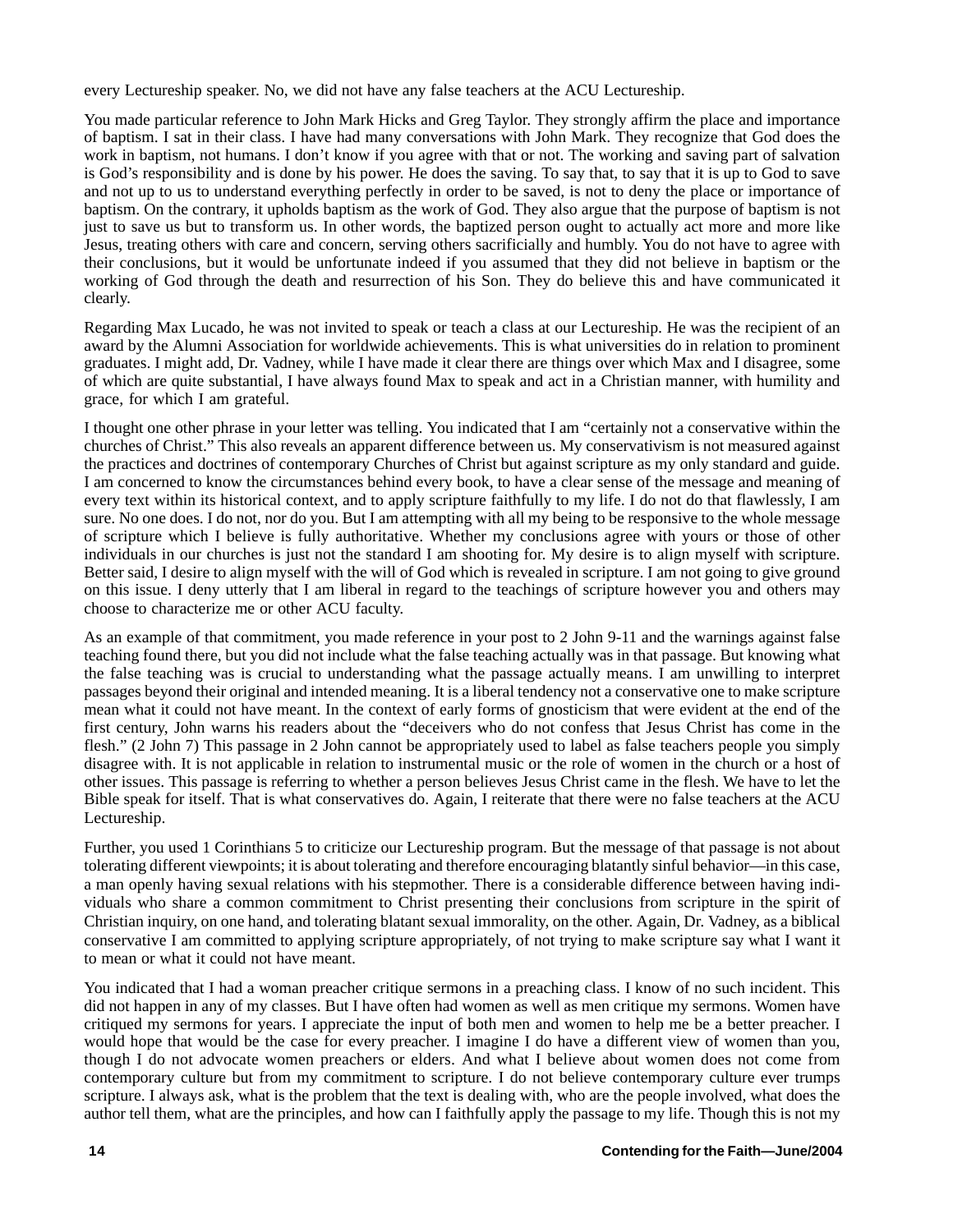primary point here, there are more than a few biblical conservatives who believe that women can take certain leadership roles not because they are conforming to culture but because they believe this is an important impulse in scripture. They do so out of the hard work of exegesis in the crucial passages. You and I may not agree with their conclusions, but that should not cause us to assume that such individuals do not believe in scripture's authority or that they are merely conforming to the values of our prevailing culture or that they are false teachers as defined by scripture.

You and I may very well arrive at different conclusions on many issues but not because I believe certain passages are no longer relevant. All of scripture is inspired and relevant. I do not believe the truth of scripture can be changed to suit the whims of contemporary culture. I know you believe that I do, but the people who actually know me, who have sat in my classes, who have heard my sermons, who have prayed with me, those people know the truth in this regard.

I do, however, recognize that culture influences us. It influences all of us. You are also influenced by culture. You have been affected by being Western, by being a child of the Enlightenment, by growing up in America, by living in the South, by reading the Bible in English rather than Greek or Hebrew or German or Thai. Your view of family, your views of women, your views of parenting, your views of church, your views of the nature and function of scripture, your views on evangelism, all of your views have been at least subtly affected by the times you live in and the influences of your culture. Mine have been too. We must always be aware of how culture influences us. Otherwise we are blind to what we bring to the text. Otherwise we assume that our view of things is always the correct one. Scripture always trumps culture. Culture does not have authority over scripture. Being aware that none of us sees things perfectly—that all of us are affected by our worldview, our upbringing, and our experiences—should not make us timid nor should it lead to compromising our convictions. But it should make us humble. Such humility is a godly characteristic.

Dr. Vadney, my commitment is to continue to be kind and loving in relation to you no matter what. I will not be involved in wrangling over words (2 Timothy 2:14) nor will I allow myself to be engaged in senseless controversies (2 Timothy 2:23). I will work to never be divisive but to seek to unite Christians in every way I can. I hope you will join me in those commitments.

Again, I am confident you will want to immediately correct the problems you created in the sending of your initial emails and the inappropriate inclusion of private addresses. This I know: whatever disagreements we may have, I recognize you as my brother in Christ. I trust you see me in that regard as well. I am not your enemy, nor is ACU. We are part the same family, God's family. May God bless you richly.

In Him, Jack Reese

Dear Dr. Reese:

 Thank you for your response to my email. You are obviously giving much time to this, and I appreciate that. However, I know you are a busy man with a family, and I regret occupying your time so much. I would not do this if I didn't have significant concerns for the church.

 Dr. Reese, you call my actions divisive. I'm sorry if you think that. However, let me suggest that your lectureship was divisive. My level of concern rose dramatically because of your lectureship. Many people think that those you have trained have gone out and been very divisive. It appears that your influence and actions are exponentially greater than mine in this matter.

 If I understand you correctly, your position on the concerns I have voiced is that I have misinterpreted these events, and that I am incorrect in my assessments. You have found nothing valid in what I have brought you. However, you have not yet persuaded me. I still believe that you want radical change in the churches of Christ, and that you will definitely lead to way to define the new era with new values. I'm sure there will be positive changes. However, it is concerning those issues that violate apostles' commands that I am most anxious.

I'm sorry I'm making you uncomfortable by my inclusion of the ACU Board of Trustees officers email addresses in my "Dear Friends" email and on my web page. I have refrained from publishing all the ACU Board of Trustees' physical addresses. There are several other Board members to whom I sent my email regarding the ACU Lectureship, but I have not published their email addresses. I published only two so that the Board will be informed. By the way, my list of the ACU Board of Trustees came from one of the board members. So you should not feel so much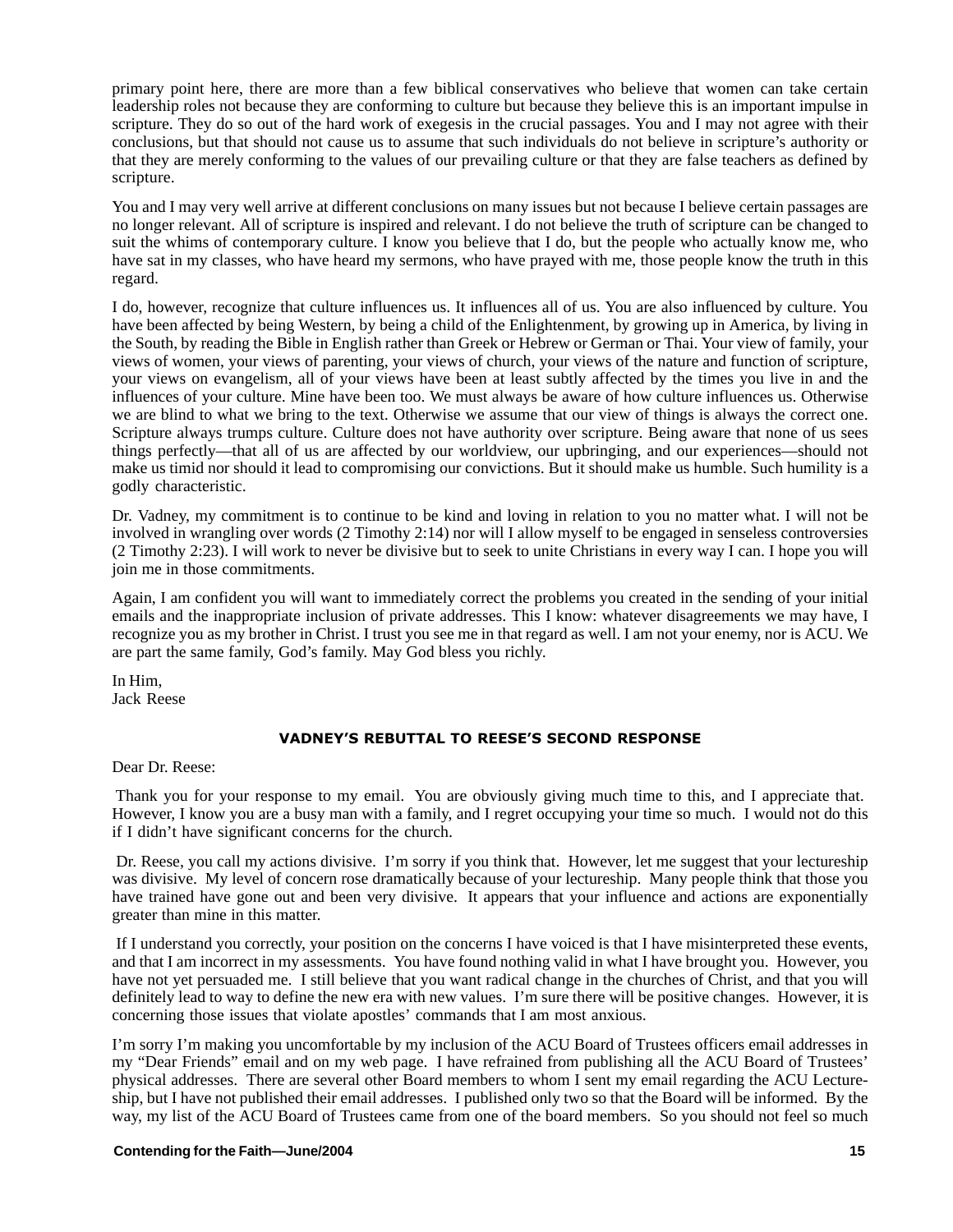indignation about my contacting the board, or about me making their officers names' and emails available. This information has been disseminated by others, and I am the recipient of this information through that mechanism. Dr. Reese, if a board member revealed that information, I can hardly consider that information private.

Dr. Reese, I want to tell you why I have taken this approach. I have talked to several people who have interacted with you about problem issues. I cannot find any who feel those interactions were productive. All agree that you speak well, but you are not willing to change your views or your pattern of implementation. You insist that nothing can go to the ACU Board of Trustees unless you or Dr. Money say so. So you are the gate-keepers of information. However, I simply don't want to play by those rules. Many serious problems wither and die in your office with no one else the wiser. During your tenure, the ACU Bible Faculty has been transformed from being somewhat conservative (text oriented, and exercising self-restraint), to "diverse," and then to monoculture with radically new values to agree with yours. The nature of the lectureship has definitely changed. You train your interns to be change agents. No problem, except I don't trust the agenda. I do not believe the Board of Trustees fully knows what you have done or what issues you have caused in the brotherhood. You have rewritten our understanding of restoration values regarding the church. You have massively contributed to a radical reformation in the church. I seriously doubt that you will do anything about any complaint from me unless it comes to you in a massive fashion and with many witnesses. Had your reputation been honest dialogue rather than eloquent rhetoric, my plans would have been otherwise. So I give you this challenge: Establish a real forum for exchange of concerns with proof of actions on your part. Make that forum open to not just the ICOC, but to the large segment of the churches of Christ with whom you have cut off dialogue. Openly invite those whom you have disenfranchised to honest dialogue. Then we can talk about revising my web entry concerning the ACU Lectureship.

You might wonder why I have such little faith in your response. Let me give you two examples. First, I said to you that you allowed a female preacher to come and critique the sermons in the Advanced Preaching Class. To my amazement you answered that you had no knowledge of that. Dr. Reese, you can't imagine how much that lacks credibility. Not only did she critique the sermons of these young preachers, but she also spoke in chapel. Did you miss those events altogether? Her name is **Katie Hays**, from the West Islip Church of Christ, 600 Montauk Highway, West Islip, New York, 11795. Please, allow me to refresh your memory—their web address is http:// www.wichurch.org/ . Under their WHAT'S NEW link, you will find this entry:

## *[Here in Vadney's email he included Hays' sermon. If anyone desires a copy of Hays' sermon you may write CFTF and request it.The cost will be \$1.00 per copy.—Editor]*

If you click on the link marked LEADERS, you will see a picture of Katie Hays. You will also see the names of the "shepherds," and please note that several women are listed as being "shepherds."

By your approval of bringing this radical feminist to critique male student's sermons, and by approving of her preaching to the student body, you have affirmed her ministry, as well as the female shepherds (i.e., elders) who serve in this "Church of Christ." (If you don't think she was affirmed, then read her own description at this web page: http://www.gal328.org/news.html.) You have also turned your back on what the apostle Paul commands in Titus 1:5-9; 1 Tim 2:8-12; and 1 Cor 14:34-36. You showed by your actions or the lack thereof that we should regard this church of Christ as people in full fellowship with all the churches of Christ, despite the fact that they are violating apostolic commands. Now you say I can't call her a false teacher, because the women's issue is not "core." Although her ministry involves violating an apostolic command, you say that since it is not with those "core" values of the death, burial, and resurrection of Christ, I can't call anyone a false teacher in this matter. I can't find this in the New Testament, but I will honor your mystifying rules of engagement so that you might not be offended. So what if you say you didn't approve of her coming before hand, and that you were not in favor of it when these things occurred? Did you stand up in chapel and say that her actions were unacceptable? I give you this challenge: Forward me just one email showing your disagreement with this incident when it occurred, and perhaps there will be reason to trust what you say. Alternatively, show me how ACU disciplined the person responsible for inviting her, and make the record of this public and verifiable.

By the way, you previously mentioned that outside denominational grants do not influence chapel worship in any critical manner: "I am part of the team using the grant from the Calvin Institute of Christian Worship. Because we have received that modest grant, we chose to create ways that our chapel services would better include African-American, Hispanic, and International students as well as better connecting to students from small and rural churches. As a result, we sing more Stamps-Baxter songs and occasionally songs in Spanish. We have more men from ethnic minorities serving in leadership roles. That's it." No, that's not it—there appears to be more. Dr. Reese, let me suggest that you have possibly had more influence from the Calvin Institute of Christian Worship than you are willing to admit. How else do you explain receiving a radical feminist to speak in chapel? What other agenda could explain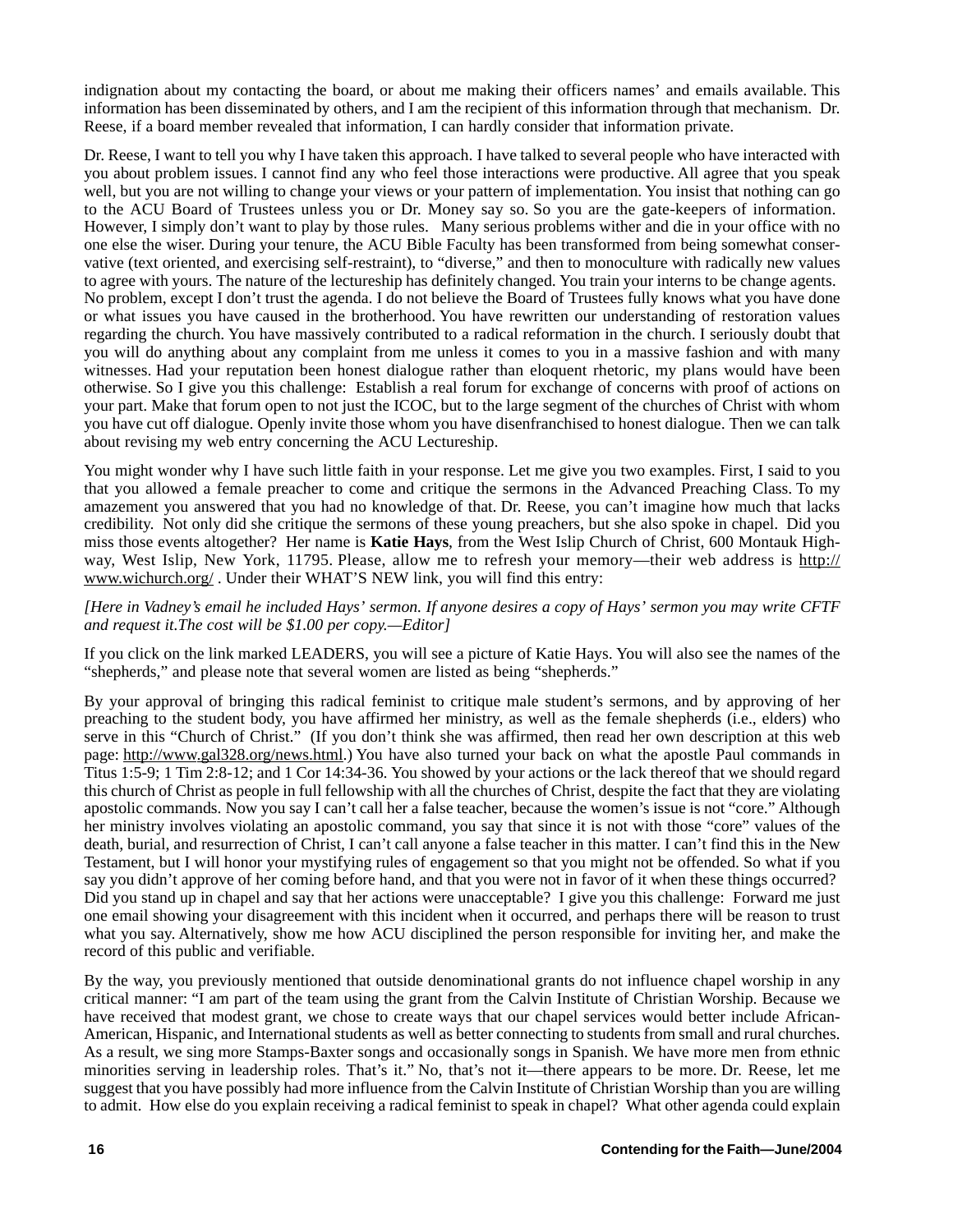## this action?

The second point regards your inviting the Campolos to ACU campus in January 2003. He is a liberal Baptist, and you let him speak in chapel and you were there. He gave an invitation to the student body to come and work for him for the summer, going from house to house and encouraging and praying with people in the inner city. You didn't interrupt his invitation, nor did you come immediately to the microphone and discourage it. You allowed this man to recruit ACU students for Baptist ministries. Here is a man that certainly doesn't believe in baptism for the remission of sins. And yet by your actions you affirmed his invitation. By your actions, or lack thereof, you showed that you believed Baptists are brethren, and we should have fellowship and share work with them. So what if you say you didn't approve of it before hand, and that you were not in favor of it when it occurred? I give you this challenge: Forward me just one email showing your disagreement with this incident when it occurred, and perhaps there will be reason to trust what you say. Alternatively, show me how ACU disciplined the person responsible for inviting the Campolos, and make the record of this public and verifiable.

You want to make me feel guilty for my email, and how a host of others have forwarded it on. I tried to tell the truth in what I reported, but you said of the female preacher that you didn't remember her. You allowed a liberal Baptist to recruit ACU students for his summer work. I find that extraordinary.

A word on false teachers. If someone disagrees with me on a point of opinion or methodology, I certainly do not view that person as being a false teacher. However, if they disagree with obvious teachings of the New Testament, and particularly if they are preachers doing so, then they are false. The Bible is true. He who disagrees with the Bible is false. I don't determine what is true—God does. For instance, if a preacher says that there should be women preachers or elders, then I would have to say that conflicts with the plain teaching of the New Testament, and what that preacher says is false. This is not a point of relative indecision. Not everything is in this gray zone of "I'm just not sure." You have plain teachings regarding this, yet by your practice you are turning Paul's condemnation of a practice into a permission for that practice. You say you don't believe there should be female preachers and elders. Your actions clearly speak otherwise, and powerfully so.

One last item. You said the following regarding the uniform belief of the ACU faculty regarding baptism for the remission of sins:

"Let me be absolutely clear, all ACU faculty believe in the full authority of scripture, believe in baptism by immersion for the forgiveness of sins, believe that baptism puts us into Christ, that no one is saved other than by the blood of Jesus. If a person believes anything other than this, they cannot be appointed to the faculty of this university. If any current faculty doesn't believe in these core doctrines, they would be terminated." I thank you for such a strong statement. However, your actions again carry a potentially different message than your words. Please read the following sermon by one of your faculty, Mike Cope: (Note: the underlining is mine) *[Due to the lack of space we have omitted the complete sermon. If anyone desires a copy of Cope's complete sermon, you may write to CFTF for it. The cost of the sermon is \$2.00.—Editor]*

First and foremost, **Billy Graham** in the fervency of his evangelical message and his integrity. **Richard Foster** and his commitment to prayer and holiness. **Tony Campolo** and his call for Christian service and resisting the worlds innfluence.

But the biggest problem of all to me was a man whom many of you don't know — some of you do — a man named **John Stott**. As I read more and more works by this Anglican preacher named John Stott, I was a John Stott wannabe.

Still am — in a lot of ways.

And then I got to spend three days with twenty men that included him. The closer I got the more I saw that everything I had seen from a distance was even more true up close. A man of utter holiness. A man in whom the Spirit was powerful. A man of prayer. And yet, on the other hand, a man who didn't share my understanding of baptism. Full of God's word. Full of God's Spirit. And yet ... I just didn't know what to do with it. We could earlier have called this a "**James Dobson** problem." Nearly two decades ago we had churches wanting to use James Dobson's film strips. But what do we do with James Dobson?

Well, I remember in my own city when we had **Paul Faulkner** filmstrips, we would say, "This is a video series by Christian Psychologist Paul Faulkner." So Paul that was your title, if you are here today. That was Christian Psychologist Paul Faulkner. But when we showed Dobson's videos, we introduced it as a "video series by James Dobson, Psychologist, who writes and speaks from a Christian prospective (sic)."

See the out there. No commitment. We didn't know quite what to do with this man. A man of deep holiness, and prayer,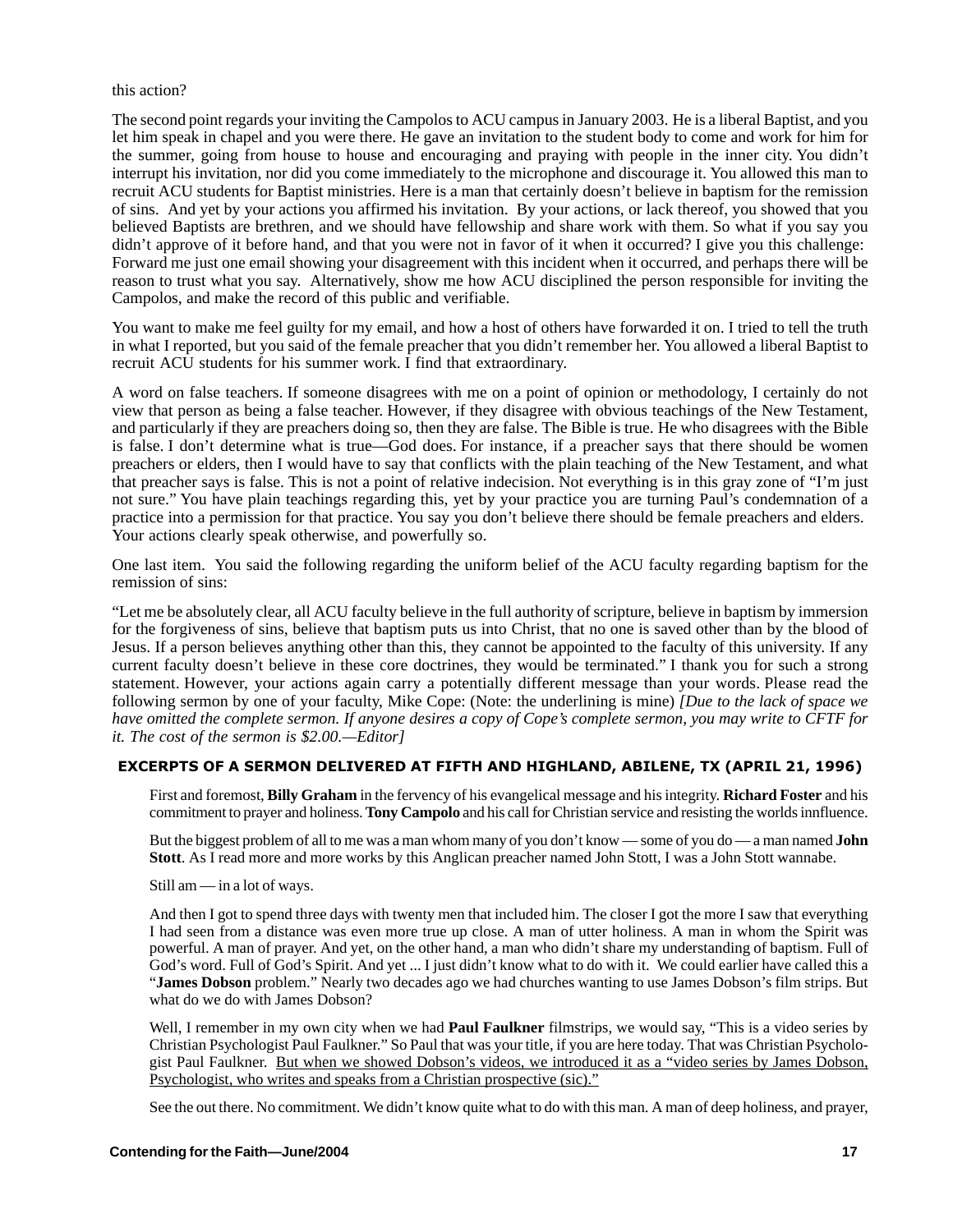who is trying to save our families.

Then one day it hit me. I needed to come clean on this. Because I believe these are God's people, even though they are not a part of my little bunch.

I'm talking about people in whom you see the Spirit working. And I realize that I have been misreading scripture. Scripture never tells us to draw a line of fellowship anytime there is difference. If we do that, we will be the most divided people in existence, while Jesus, in the prayer that David read [John 17], begs us to be united and to witness to the unbelieving world.

And, it hit me, unity can't come by uniformity.

In humility recognizing that we don't have all truth. In gratitude recognizing that faith in Christ alone is what brings salvation.

There's a group like that here in town that I been with some and to hear these brothers pray. There is a Baptist church on South 7th that recently sent us a note saying, they spent a Wednesday night praying for us. Where is that coming from?

My long-term dream is that Highlands be a part of leading in this. Leading in unity. I tell you, I would love to have a Sunday when Phil Christopher, the minister at First Baptist, and I exchange pulpits. Not just a chance to show that we are progressive. I'm not interested in that. Not as a chance to stick it in somebody's face so that they will be bothered. I'm not

interested in that either. But as an opportunity to express our mutual faith to other believers and to witness to unbelievers through the unity of God's people. Think of the power if Highlands leads out in calling all believes to unity in Jesus Christ.

Dr. Reese, Mike Cope clearly says he wants to exchange pulpits with a Baptist preacher to express a common faith and unity between the two groups. Now you know that the Baptists do not baptize for the remission of sins. Remember, that is a core issue for you. I agree, for Paul says there is one Lord, one faith, one baptism (Eph 4:5). Therefore, Mike Cope apparently wants to acknowledge a common faith and unity, but without the one baptism. Therefore, Mike Cope cannot consider that one Bible baptism for the remission of sins as necessary for having a common faith and unity. First, do you agree with my understanding? Second, if you do agree, have you acted in accord with your policies and procedures that you outlined in the above quote, and terminated Mike Cope? If so, note that he still remains listed in the Adjunct Faculty on your web page. Even though Mike Cope preached this sermon some years ago, he still remains listed. Did Mike Cope repent? Is that why ACU did not terminate their relationship with him? Furthermore, is this not an excellent example of an evangelical ecumenist attitude in a ACU Bible Faculty member?

\_\_\_\_\_\_\_\_\_\_\_\_\_\_\_\_\_\_\_\_\_\_\_\_\_\_\_\_\_\_\_\_\_

Another example of someone who may be compromised in regard to your central core value of baptism for the remission of sins in **Dr. Carroll Osburn**, again one of the ACU Bible Faculty. A full quote from Osburn's book is as follows:

"There should be room in the Christian fellowship for those who differ on whether more than one cup in communion is acceptable, whether the communion bread is to be pinched or snapped, whether one can eat in the church building, whether funds can be used from the church treasury to support orphan homes, whether the Lord's Supper must be taken every Sunday, or whether instrumental music is used in worship. There should be room in the Christian fellowship for those who believe that Christ is the son of God, but who differ on eschatological theories such as premillennialism, ecclesiological matters such as congregational organization, or soteriological matters such as whether baptism is 'for' or 'because of' the remission of sins."

Please read the following review of Dr. Osburn's book, *The Peaceable Kingdom: Essays Favoring Non-Sectarian Christianity*. *[This review was written by Stephen Wiggins. If anyone desires a copy of Wiggin's review, you may contact CFTF.—Editor]*

 $\overline{\phantom{a}}$  , where the contract of the contract of the contract of the contract of the contract of the contract of the contract of the contract of the contract of the contract of the contract of the contract of the contr

Dr. Reese, it appears that Dr. Osburn is thought by some to have the wrong understanding of baptism. You know him very well. Is he still convinced that Acts 2:38 can be read as either "for the remission of sin" or "because of the remission of sins?" If so, he does not share the same understanding of baptism that you assert all members of the Bible faculty have. Since his book was reviewed in 1995, what has been the outcome of this controversy? Has ACU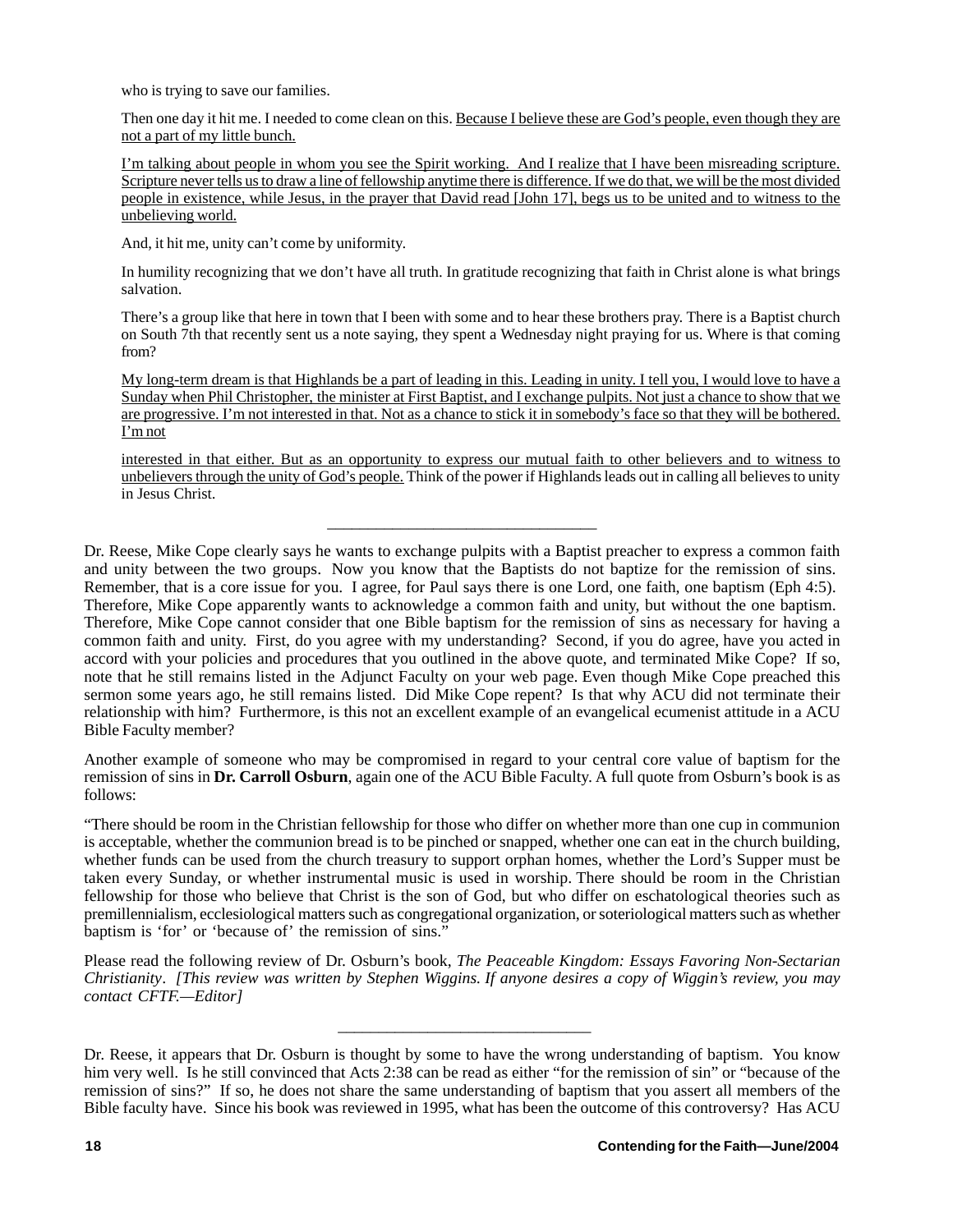decided to hold to its policy and terminate the employment of Dr. Osburn? Is the reason Dr. Osburn still at ACU because he repented?

Dr. Reese, there are a host of witnesses. Since your words don't seem to always reflect actual ACU conditions, I urge you to answer as succinctly and as truthfully as you can. Thank you. Sir, I know this is putting you in a difficult position, and I apologize for it. But the well-being of the church is potentially at stake, and these questions must be asked.

By His grace,

Vic Vadney

*[Dr. Jack Reese did not respond to the last email.—Editor]*

## A FINAL STATEMENT FORM VADNEY TO REESE

1-Monday, March 29, 2004 7:48 AM

Dear Dr. Reese:

Brother, I have been thinking about our situation. I have sent to you my concerns and your approach is to deny everything. As you have done so, I have increased the amount of verifiable evidence being set before you and others. For you to continue your approach of denying all is not going to be a credible or acceptable response. I am amazed that from the first you did not acknowledge my concerns. Your manner of resolving problems has probably worked for you in the past. However, if you persist in this approach now, I am concerned about not only your future at ACU, but for others as well.

I know that you and Dr. Money and all the Bible Department are committed to this New Restoration Movement. Dr. Money announced it some years ago, clearly implying that the church has not yet been restored, and that we need to move on in our quest to restore the New Testament church. ACU has done so. However, along the way ACU has become arrogant towards it's mainline heritage. While giving lip service to that heritage on the ACU web page, the institution has become imbalanced and monocultural and has done a very poor job of communicating meaningfully with the growing opposition. ACU has engaged in activities that have deeply offended those who still hold to the restoration values established long before both you and I were born. Some of those events I have communicated to you in my emails.

At this point in time you have a big problem. I will make no attempt to stop the firestorm of emails until ACU makes some fundamental changes. Please look to your conflict management expertise. Your own background and your local advisers can help you. My own suggestions are as follows:

1. Openly acknowledge what has publicly taken place. To deny verifiable public events is very unwise. For instance, there were views encouraging radial change that were presented at Lectureship. For the university to deny that these things were not said is not credible. For them to say they have no ownership or responsibility of that situation is ridiculous. To say that Tony Campolo didn't come, or that you never heard of Katie Hays isn't going to suffice. To say that alliances with denominations hasn't occurred is simply not acceptable.

2. Acknowledge that these events caused serious offense to many people. Express your regret for offending many people.

3. Put in place long-term corrective solutions that will keep you out of problems, and articulate these solutions. No, I don't mean firewalls, or having a team of people to answer the phones and the emails to deny that ACU has a problem, or to demonize someone who is presenting you credible concerns. Do something to correct the obvious imbalance in your Bible Department. Hire someone who does not agree with you. Make a place at your table for the opposition. Stop excluding us. We have an investment in ACU also. Your current strategy has alienated many families and lost support that you need. Right now your solution is to say that Vic Vadney is an evil man, a gossip, and a divisive person. Please rethink this. Brother, I am not going to back away until there are meaningful changes. You can demonize me all you want, and you can continue to say I am the problem, and ACU has no problem. You can say that I am going to be hurt by all this. Jack, those things will not make this problem go away.

By His grace, Vic Vadney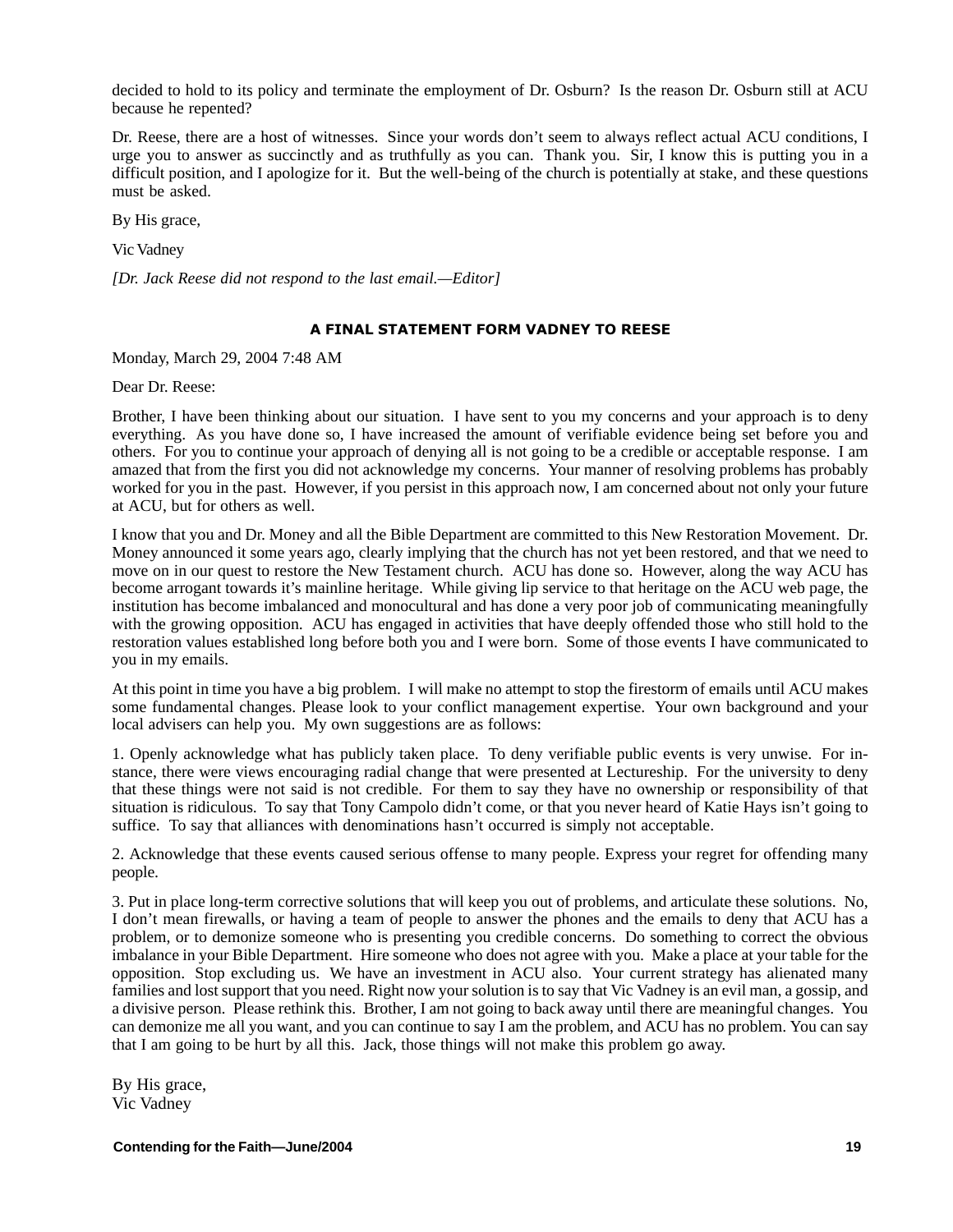1440 Key Lane Abilene, TX 79602-7610 USA vjvadney@abilene.com HTTP://www.wayhome.org

## **VADNEY SUMMURISES CORRESPONDENCE WITH REESE**

ers we can be considered to stop all further communication with me. This is my personal summary<br>After my last email to Dr. Reese, he elected to stop all further communication with me. This is my personal summary of what I asked as major concerns and what he said:

1. We should cease our elite and sectarian behavior, and ask our brethren in all denominations to forgive our sins, especially that we said they weren't saved. RESPONSE: NONE.

2. We must not say that we have the truth, but that we are on a spiritual journey, just as our brethren in the denominations are on their spiritual journey. RESPONSE: NONE.

3. We should have open fellowship with all who say they believe in Jesus. We should follow the example of brave reformists who ask denominational preachers to share pulpits with their congregations. We should also share major social and religious events with our denominational brethren. We should be ecumenical in our thinking and practice, and should openly align ourselves with the current evangelical ecumenical movement. RESPONSE: WE ARE NOT ECUMENICAL.

4. We should continue to say that baptism is important, but that it is not essential for salvation. We should recognize that there are many non-immersed believers who are saved. RESPONSE: ALL THE BIBLE FACULTY BELIEVE IN BAPTISM FOR THE REMISSION OF SINS. (HOWEVER, YOU DID NOT ANSWER MY QUESTIONS ABOUT MIKE COPE OR CARROLL OSBURN. YOU DID NOT DISCUSS HICKS' AND TAYLORS' VIEW THAT SOME ARE SAVED WITHOUT BAPTISM. YOU DID NOT DISCUSS HOW YOUR VIEWS ARE DIFFERENT FROM LUCADO.)

5. In celebration of these reform values, ACU recognized their Outstanding Alumnus, Max Lucado... RESPONSE: I SEE NO REASON NOT TO HONOR HIM.

6. ACU has formed alliances with other religious groups, and have even received grants and funds from another religious group to guide the worship in chapel at ACU. RESPONSE: IT IS TRUE THAT I ACCEPT FUNDING FROM DENOMINATIONAL GRANTS. BUT TO SAY THAT I AM INFLUENCED BY THESE IS UNTRUE. (HOWEVER, YOU DID NOT ANSWER MY QUESTIONS HOW OF CAMPOLO AND HAYS WERE FOUND SPEAKING IN CHAPEL.)

7. ACU announced their campaign to raise ten million dollars. They are in debt, and need assistance. RESPONSE: YOU ARE MISTAKEN ABOUT THE DEBT AND THE AMOUNT.

8. ACU is responsible for the views of the lectureship speakers. RESPONSE: ACU IS NOT RESPONSIBLE AS THE SPEAKERS REPRESENT THEMSELVES RATHER THAN THE UNIVERSITY. (THIS IS IN SPITE OF THE UNIVERSITY CHOOSING THE SPEAKERS, KNOWING WHAT THEY BELIEVE, KNOWING WHAT THEY WILL TALK ABOUT, AND GIVING NO PRIOR NOTICE THAT THE SPEAKERS ARE NOT SPEAKING FOR THE UNIVERSITY.)

9. ACU is thereby condoning false teachers. RESPONSE: YOU ARE ABUSING SCRIPTURE; THIS CAN ONLY BE APPLIED TO THE CONTEXT. NO ONE IS A FALSE TEACHER UNLESS THEY ARE TEACHING WRONGLY ABOUT JESUS COMING IN THE FLESH. EVERYTHING UNRELATED TO THE CRUX OF THE MATTER—I.E.

*Produce Your Cause* is a free monthly e-newsletter designed to help preachers, elders, and concerned brethren understand how Satan is fighting against the word of God through destructive criticism. Subscribe today by sending an e-mail to Proveitsubscribe@yahoogroups.com. To receive free reproducable adult Bible class material send an e-mail to MtnCityRemindersubscribe@yahoogroups.com.

CHRIST'S DEATH BURIAL AND RESUR-RECTION—ARE PERIPHERAL MAT-TERS OF OPINION (EXAMPLE FOR THIS WAS THE WOMEN'S ISSUE). THERE WERE NO FALSE TEACHERS OR TEACHINGS AT THE LECTURESHIP.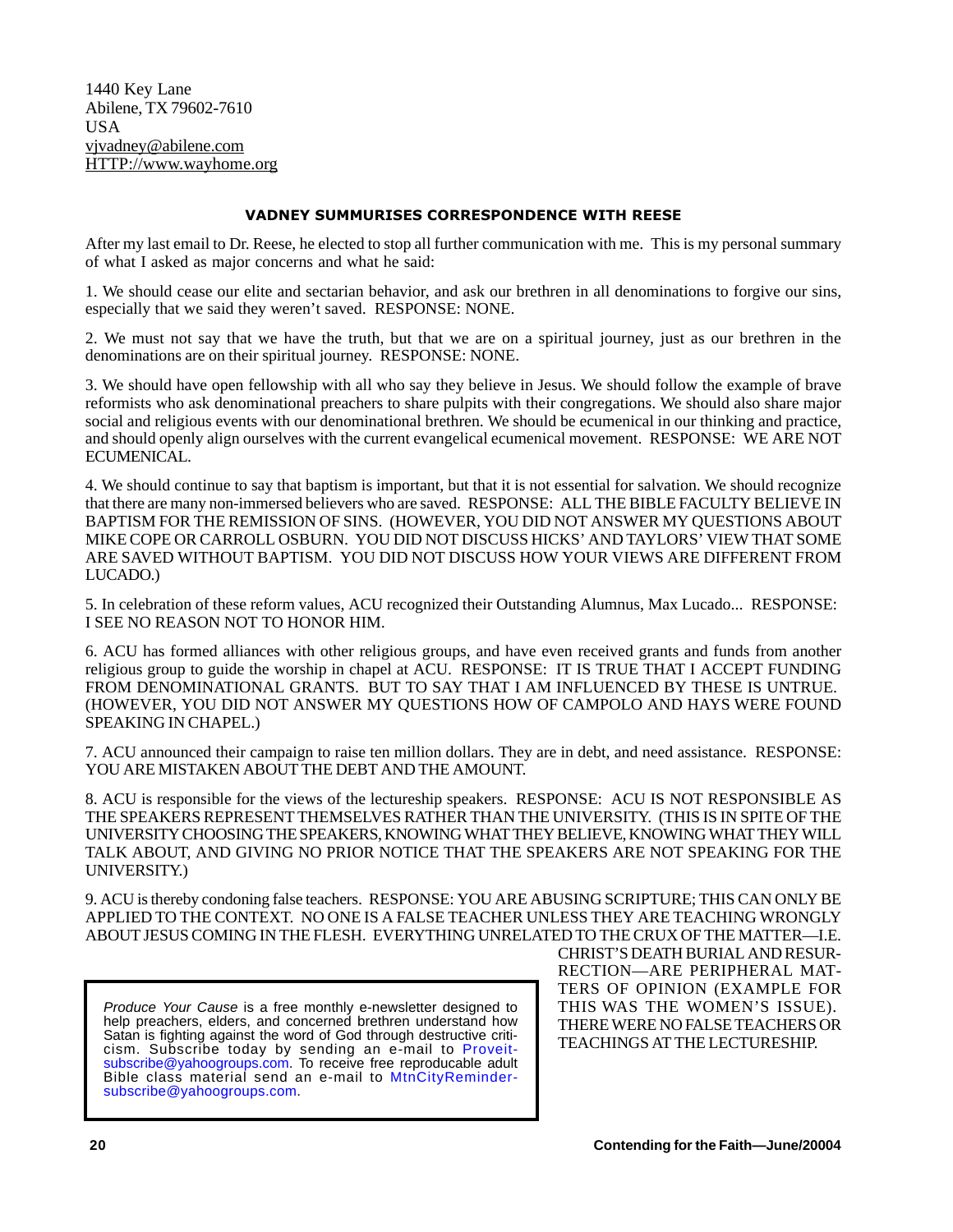## A Petition Regarding Abilene Christian University

To the honorable members of the Board of Trustees for Abilene Christian University: Greetings. We hope this finds you in good health. We pray that the Lord will bless you and endow you with wisdom and good judgment in all things.

We approach you in respect of your positions, fully understanding the burden you bear regarding the salvation and instruction of students at Abilene Christian University (ACU). We also approach you in confidence that you will hear our petition, that you will evaluate its contents, and that you will take appropriate actions.

Our concern is that the present Board of Trustees of ACU have allowed or in some cases encouraged ACU to depart from the purposes and values of its founders. As stated in the 1906 charter, the composition and expectations of the Board of Directors are as follows:

…each of whom shall be a member of a congregation of the church of Christ, which takes the New Testament as its only and sufficient rule of faith, worship and practice, and rejects from its faith, worship and practice everything not required by either precept or example, and which does not introduce into the faith, worship or practice, as a part of the same or as adjuncts thereto any supplemental organization or anything else not clearly and directly authorized in the New Testament either by precept or example.

There are numerous examples of departures from the founders' charter and from the precept and example of the New Testament: ACU has changed to allow dancing and a recognized dance club. A Bible professor was shown in the **Abilene Reporter News** drinking wine. Instrumental music in worship has been made a nonfellowship issue by many faculty members. Students who are members of denominations have been allowed to organize religious activities on campus. The use of ACU facilities for denominational activities has been authorized by the administration. There has been the encouragement in chapel that students attend denominational worship activities. There has been the advocating and encouragement of women to take on roles in worship and ministry of the church not permitted by Scripture.

The following examples describe briefly some particularly disturbing occurrences:<br>1. The 2004 ACU Lectureship organizers sought speakers who taught

- 1. The 2004 ACU Lectureship organizers sought speakers who taught matters contrary to Scripture. Simultaneously ACU announced their choice of the Outstanding Alumnus of the year, choosing Max Lucado for that honor, a man who has abandoned the use of the name "Church of Christ," and has abandoned the belief that baptism is necessary and essential for salvation.
- 2. ACU invited Katie Hays, a radical feminist who is the preacher for the West Islip "Church of Christ" in West Islip, NY, and whose church has female shepherds, to critique the ACU advanced preaching students' sermons, and to deliver a sermon at chapel.
- 3. ACU invited Tony Campolo, a Northern Baptist (the liberal wing of the Baptist church), to speak at ACU in Chapel, where he recruited students to work in his evangelistic ministry. Several denominations were allowed to use Moody Coliseum for an inter-denominational joint "revival" with Campolo as the evangelist. Letters were sent out to churches by "Habitat for Humanity" encouraging people to attend and stating how glorious it was going to be when "Christians" of all the denominations raised their voices in fellowship and worship.
- 4. At least some ACU Bible professors have a functionally different belief regarding baptism. One professor is in print advocating fellowship between those who believe that baptism is "for" the remission of sins and "because of" the remission of sins and thus equally treating as brothers and sisters in Christ, those of the various denominations who have not been scripturally immersed for the forgiveness of sins. Such teaching compromises the clear New Testament teaching that baptism is essential for salvation.
- 5. ACU exhibits examples of conflicts of interests with denominations, at the financial level, and at the level of preaching regarding the Gospel and the Kingdom (church).
- 6. ACU gives unclear and misleading teachings about the nature of the New Testament church.<br>6. These teachings and practices have led some ACU students to abandon sound doctrine as we
- These teachings and practices have led some ACU students to abandon sound doctrine as well as the churches of Christ, and attend denominations instead, or return home to foment rebellion and division in unsuspecting churches.

In summary of the above, the ACU Board of Trustees have thus encouraged or allowed ACU to contradict and leave the founders' clear intentions and instructions in the 1906 Charter, and have drifted away from Biblical, sound doctrine and practice.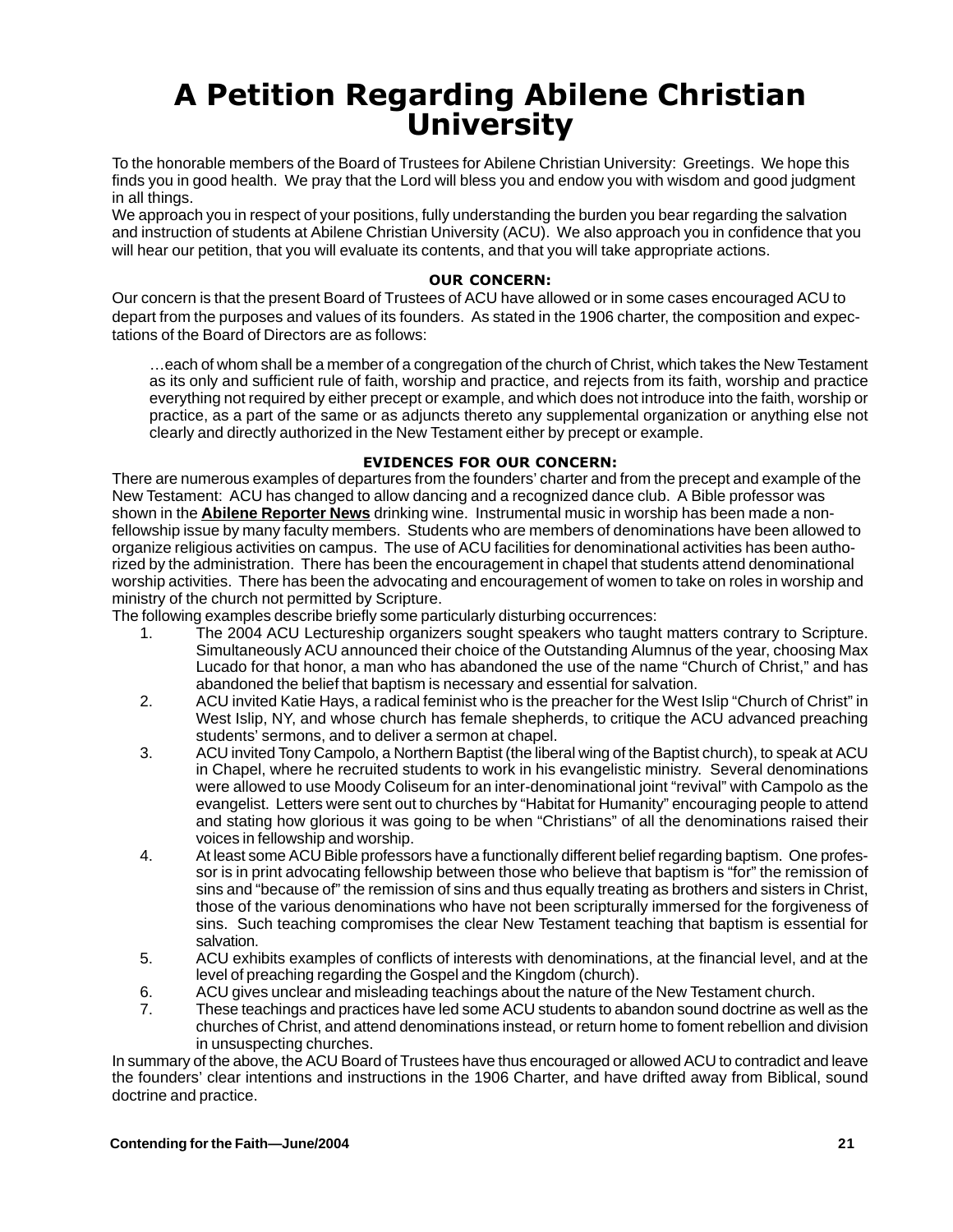1. Evaluate carefully and demand that both members of the Board of Trustees and the school administration of ACU be committed to the clear intention of the university's founding fathers that they oversee and administrate in a much more responsible manner, and that they resolve these aforementioned deficiencies.

2. If current ACU leadership is unwilling or unable to comply with this, that you will take appropriate personnel action to relieve these people of their duties.

3. Address those imbalances in the ACU Board of Trustees and the Bible Department that are currently heavily weighted toward those holding a less exclusive, vague, or unclear view of fellowship and doctrine.

4. Sever all financial interests with denominations.

5. Assure the brotherhood and demand of faculty that the Biblical pattern of conversion is and will be unapologetically taught. Such statements as, "I will not judge anyone's faith—God knows who are His," leaves the implication that baptism is optional, not necessary and essential.

6. Assure that the Biblical pattern of the New Testament church of Christ is unapologetically taught. This includes a thorough discussion of the following points:

- a. The NT church worships according to the New Testament pattern in spirit and truth (John 4:20-24).
- b. The NT church searches the Scriptures for sole authority in belief and practice rather than the teachings of men (Acts 17:10).
- c. The NT church observes the Lord's Supper every Sunday (Acts 20:6, 7; 1 Cor 11:18-30; 16:1, 2).
- d. The NT church gives both the bread and the fruit of the vine to those who participate in communion, and we practice open, not closed communion. (Luke 22:14-20; Mark 14:22-26).
- e. The NT church worships by singing songs, hymns and spiritual songs, and without instrumental accompaniment since there is no authority for the use of instrumental music in the NT practice of the church (Eph 5:15-21; 1 Cor 14:15; Col 3:15-17).
- f. The NT church exalts Christ as the only begotten Son of God and her only head and strives to be like him in word and deed as a living pattern for our lives (Eph 1:20-23).
- g. The NT church teaches that the Lord adds only the saved to his church and that there are no saved outside the church (Acts 2:36-38, 47; Eph 5:23-25, 32).
- h. The NT church selects only men to serve as shepherds (elders) who meet scriptural qualifications (Titus 1:5-9; Acts 20:17, 28-30).
- i. The NT church is committed to male church leadership and selects only men to serve as preachers in her pulpits (1 Tim 2:8-12; 1 Cor 14:34-36).
- j. The NT church does not teach the use of special titles such as Reverend, Pastor or Father, or make provisions for special vestments to be worn by preachers, or teach that there is a division in the New Testament Church between clergy and laity (Matt 23:5-11; Matt 20: 25-28).
- k. The NT church accepts all believers who have been immersed for the remission of sins into fellowship, regardless of religious, social or ethnic backgrounds (Rom 6:17; Gal 3:26-28).
- 7. Assure that all freshmen are introduced to the Biblical patterns of conversion and the New Testament church of Christ in their first semester at ACU, and assure such exposure for all transferring students as well.
- 8. Investigate all undergraduate Bible teachers and curricula and assure that these are committed to the restoration of New Testament Christianity according to the New Testament pattern and are doctrinally sound in the faith. This should include a questionnaire about basic beliefs of the teacher.
- 9. Investigate all graduate Bible teachers and curricula and assure that these are committed to the restoration of New Testament Christianity according to the New Testament pattern and are doctrinally sound. This should include a questionnaire about basic beliefs of the teacher.

Students understandably are asked to read materials written by those who are not members of the churches of Christ; however, Brethren, it is one thing to ask that people read material containing false doctrine in order to learn how to refute it. It is quite another to require readings by radical feminists and liberal theologians with no repudiation of their false teachings.

We have love and respect for Christ, His church, ACU, and the ACU Board of Trustees. We do not hate you, and we do not hate ACU. Many of us have had several generations of our families graduate from ACU. Many of us have received great benefit from attending ACU. Many of us met our mates at ACU. We are deeply thankful for the many years of positive influence at ACU.

ACU was built with the sacrifices of common men and women who desired Biblical instruction for their children. We now beg you to regard the uncountable sacrifices of men and women whose money built and sustained ACU over nearly a century. Please do not betray their trust, or the values of the founders of ACU.

We thank you that you have allowed us to present this petition, that you will consider it, and that you will take appropriate action. We have confidence that you can, and will, do this.

We have added our signatures to this petition.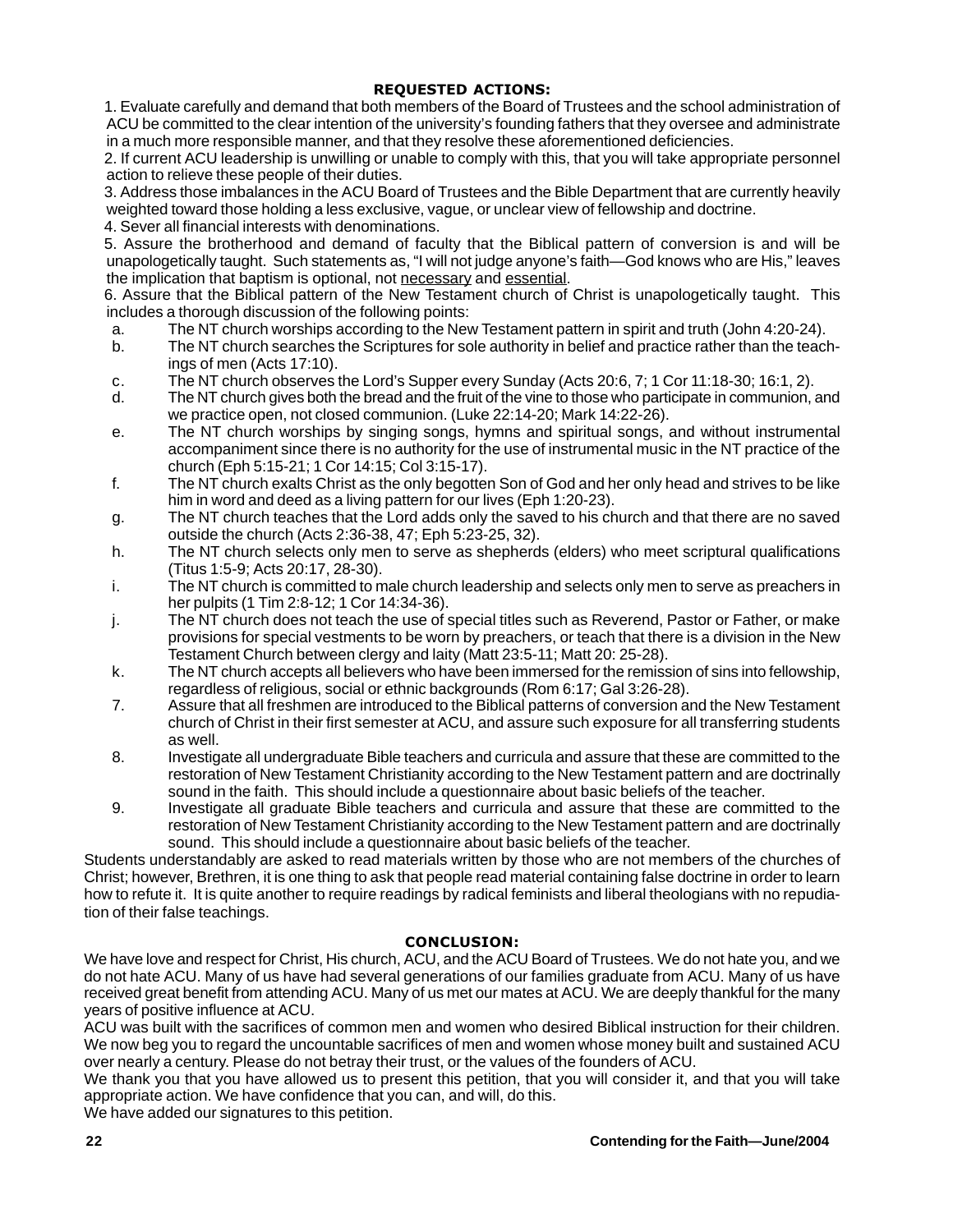# Directory of Churches...

## **-Alabama-**

**Holly Pond-**Church of Christ, Hwy 278 W., P.O. Box 131, Holly Pond, AL 35083, Sun. 10:00 a.m., 11:00 a.m., 6:30 p.m., Wed. 7:00 p.m., (256) 796-6802, (205) 429-2026.

**Somerville-**Union Church of Christ, located on Hwy 36, one mile east of Hwy 67, Somerville, Alabama, Sun. 9:30 a.m., 10:30 a.m., 6:00 p.m., Wed. 7:00 p.m., Tom Larkin, Evangelist, (256) 778-8955, (256) 778-8961.

**Tuscaloosa**-East Pointe Church of Christ one block from Exit 76, off I-20, I-59, Sun. 9 a.m., 10 a.m., 6 p.m., Wed., 7 p.m. Abiding in God's Word—The Old Paths. U of A student, visitor, or resident? Welcome! Andy Cates, Evangelist. (205)556-3062.

### **-England-**

**Cambridge-**South Cambridge Church of Christ, Brian Chadwick, 198 Queen Edith's Way, Cambridge. Publishers of "Oracles of God". Tel: (01223) 501861, e-mail: brian.chadwick@ntlworld.com

**Cambridgeshire-**Ramsey Church of Christ, meeting at the Rainbow Centre, Ramsey, Huntingdon. Sun. 10, 11 a.m.; Wed. (Phone for venue and time); www.Ramsey-church-of-christ.org. Contact Keith Sisman, 001.44.1487.710552; fax:1487.813264 or Keith Sisman.net. Research Website of 1,000 years of the British Church of Christ; www.Tracesof-the-kingdom.org and www.Myth-and-Mystery.org.

### **-Florida-**

**Pensacola-**Bellview Church of Christ, 4850 Saufley Field Road, Pensacola, FL 32526, Sun. 9:00 a.m., 10:00 a.m., 6:00 p.m., Wed. 7:00 p.m. Michael Hatcher, Evangelist, (850) 455-7595.

### **-Georgia-**

**Cartersville**-Church of Christ, 1319 Joe Frank Harris Pkwy NW 30120-4222. Tel. 770-382-6775, www.cartersvillechurchofchrist.org. Sun. 10, 11a.m., 6 p.m. Wed. 7:30 p.m. Bobby D. Gayton, Evangelistemail: bdgayton@juno.com.

## **-Indiana-**

**Evansville**-West Side Church of Christ, 3232 Edgewood Dr., Evansville, IN 47712, Sun. 9:00 a.m., 10:00 a.m., 6:00 p.m., Wed. 6:30 p.m., Larry Albritton, Evangelist.

## **-Louisiana-**

**Chalmette**-Village Square Church of Christ, 200 Delaronde St., Chalmette, LA 70044. Mark Lance, Evangelist, (504) 279-9438.

## **-Massachusetts-**

**Chicopee**-Armory Drive Church of Christ, 26 Armory Drive; Chicopee, MA 01020, in-home, (413) 592-4834, Ken Dion, Evangelist.

## **-Michigan-**

**Garden City**-Church of Christ, 1657 Middlebelt Rd., Garden City, MI (Suburb of Detroit), Sun. 10:00 a.m., 11:00 a.m., 6:00 p.m., Wed. 7:00 p.m., Dan Goddard, Evangelist. (734) 422-8660. www.gardencity-coc.org

## **-North Carolina-**

**Rocky Mount**-Scheffield Drive Church of Christ, 3309 Scheffield Dr., Rocky Mount, NC 27802 (252) 937-7997.

### **-Oklahoma-**

**Porum**-Church of Christ, 8 miles South of I-40 at Hwy 2, Warner exit. Sun. 10 a.m., 11 a.m., 6 p.m., Wed. 7 p.m. Allen Lawson, Evangelist, email: lawson@starnetok.net.

## **-Tennessee-**

**Memphis**-Forest Hill Church of Christ, 3950 Forest Hill-Irene Rd., Memphis, TN 38125. Sun. 9:30, 10:30 a.m., 6:00 p.m., Wed. 7:00 p.m. (901) 751-2444, Barry Grider, Evangelist.

## **-Texas-**

**Houston area**-Spring Church of Christ, 1327 Spring Cypress, P.O. Box 39, Spring, TX 77383, (281) 353-2707. Sun. 9:30 a.m., 10:30 a.m., 6:00 p.m., Wed. 7:30 p.m., David P. Brown, Evangelist. Home of Spring Bible Institute and the SBI Lectures beginning the last Sunday in February. www.churchesofchrist.com

**Hubbard-**105 NE 6th St., Hubbard, TX 76648, Sun. 9:30 a.m., 10:30 a.m., 6:00 p.m., Wed. 7:00 p.m. Delbert J. Goines, Evangelist; djgoines@writeme.com.

**Huntsville**-1380 Fish Hatchery Rd. Huntsville, TX 77320. Sun. 9, 10 a.m., 6 p.m., Wed. 7 p.m. (936) 438-8202.

**Hurst**-Northeast Church of Christ, 1313 Karla Dr., P.O. Box 85, Hurst, TX 76053. Sun. 9 a.m., 10 a.m., 6 p.m., Wed. 7:30 p.m. Jason Rollo, Evangelist, (817) 282-3239.

**Lubbock**-Southside Church of Christ, 8501 Quaker Ave., Box 64430, Lubbock, TX 79464. Sun. 9:00, 9:55 a.m., 5:00 p.m., Wed. 7:30 p.m. Sunday worship aired live at 10:15 a.m. over KFYO 790 AM radio. Tommy Hicks, Evangelist. (806) 794-5008 or (806)798-1019.

**New Braunfels-**1130 Hwy. 306, 1.5 miles west of I-35. Sun: 9:30 a.m., 10:30 a.m., 6:00 p.m. Wed. 7 p.m. Lynn Parker, Evangelist. (830) 625-9367. www.nbchurchofchrist.com.

**Richwood**-1600 Brazosport, Richwood, TX. Sun. 9:30; 10:30 a.m., 6 p.m., Wed. 7 p.m. (979) 265-4256.

**Roanoke**-Church of Christ, Corner of Rusk and Walnut, Roanoke, TX 76262. Sun. 9:45, 10:45 a.m., 6 p.m., Wed. 7:30 pm. (817) 491- 2388.

**Schertz**-Church of Christ, 501 Schertz Pkwy., Schertz, TX. (210) 658-0269. Sun. 9:30a.m., 10:30 a.m., 6 p.m., Wed. 7 p.m., take Schertz Pkwy. Exit off I-35, NE of San Antonio, Kenneth Ratcliff and Stan Crowley, Evangelists.

## **-Wyoming-**

**Cheyenne**-High Plains Church of Christ, 421 E. 8th St., Cheyenne, WY 82007, tel. (307) 638-7466, Sunday: 9:30 a.m., 10:30 a.m., 5:00 p.m., Wed. 7:00 p.m., Gerald Reynolds, Tel. (307) 635-2482.